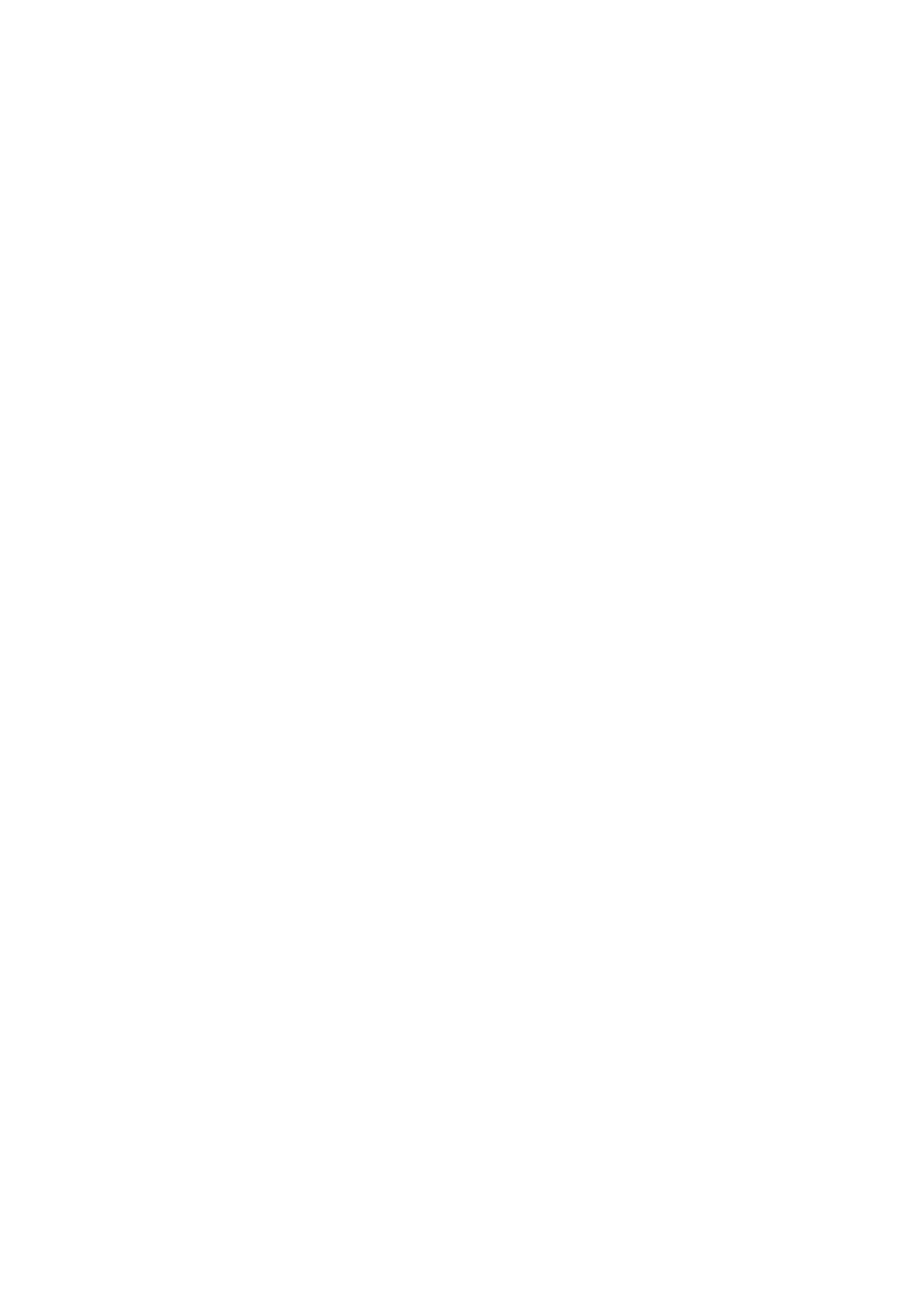

Haut Commissariat des Nations Unies pour les réfugiés

Division of International Protection Case Postale 2500 1211 Geneva 2 Switzerland internet: www.unhcr.org

The electronic version of this report is posted on the UNHCR website and hard copies can be obtained by contacting the Gender Equality Unit (CREMONES@unhcr.org).

Any part of the Progress Report on Implementation of Recommendations may be reproduced or translated into other languages without the prior permission of UNHCR provided that:

- All parts are distributed free of charge and
- UNHCR is acknowledged.

All photos © UNHCR Layout: BakOS DESIGN UNHCR 2013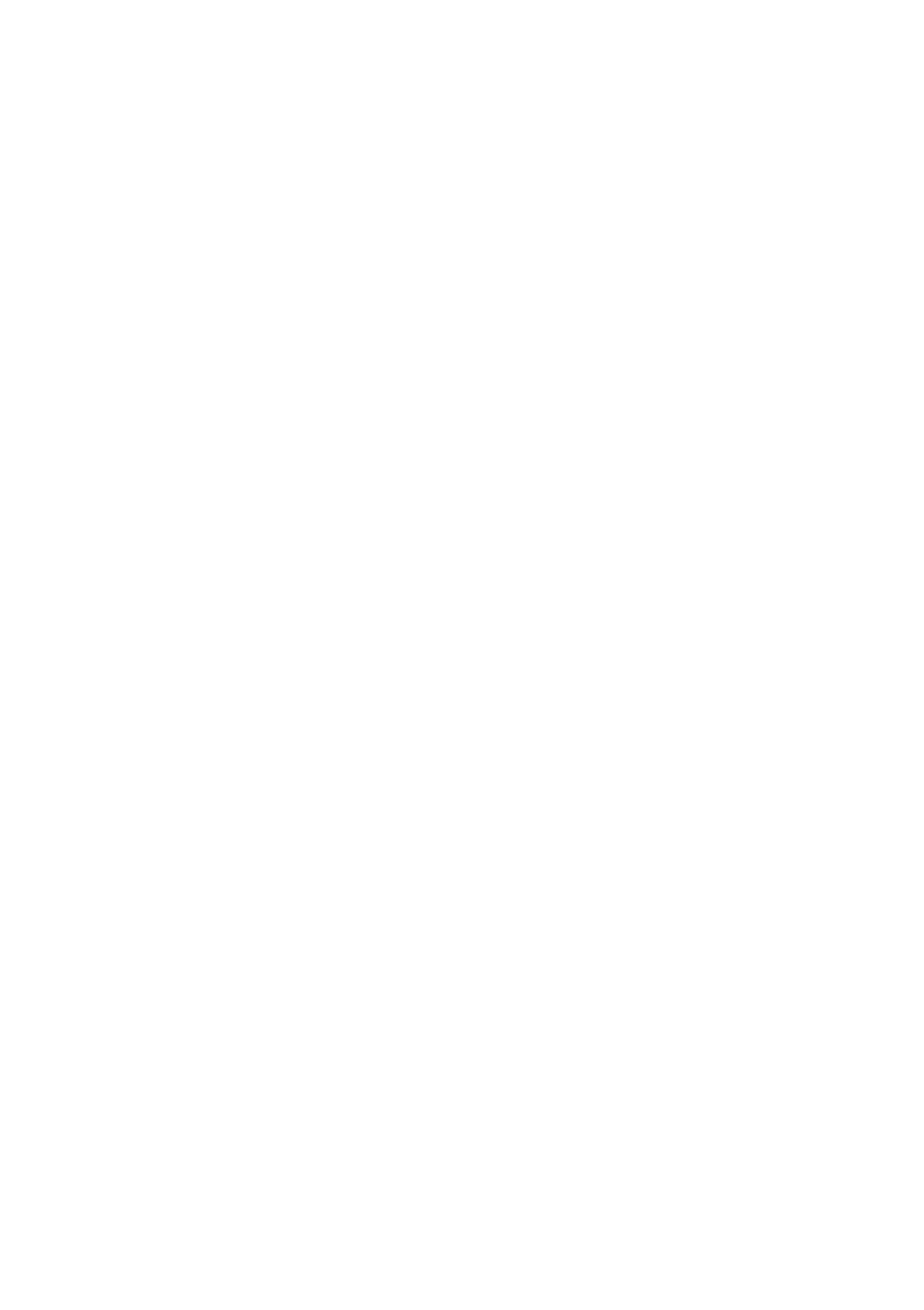## **TABLE OF CONTENTS**

| L.   |  |  |
|------|--|--|
| Ш.   |  |  |
|      |  |  |
|      |  |  |
|      |  |  |
| Ш.   |  |  |
| IV.  |  |  |
|      |  |  |
|      |  |  |
| V.   |  |  |
| VI.  |  |  |
| VII. |  |  |
|      |  |  |
|      |  |  |
|      |  |  |
| IX.  |  |  |
| Χ.   |  |  |
|      |  |  |
|      |  |  |
|      |  |  |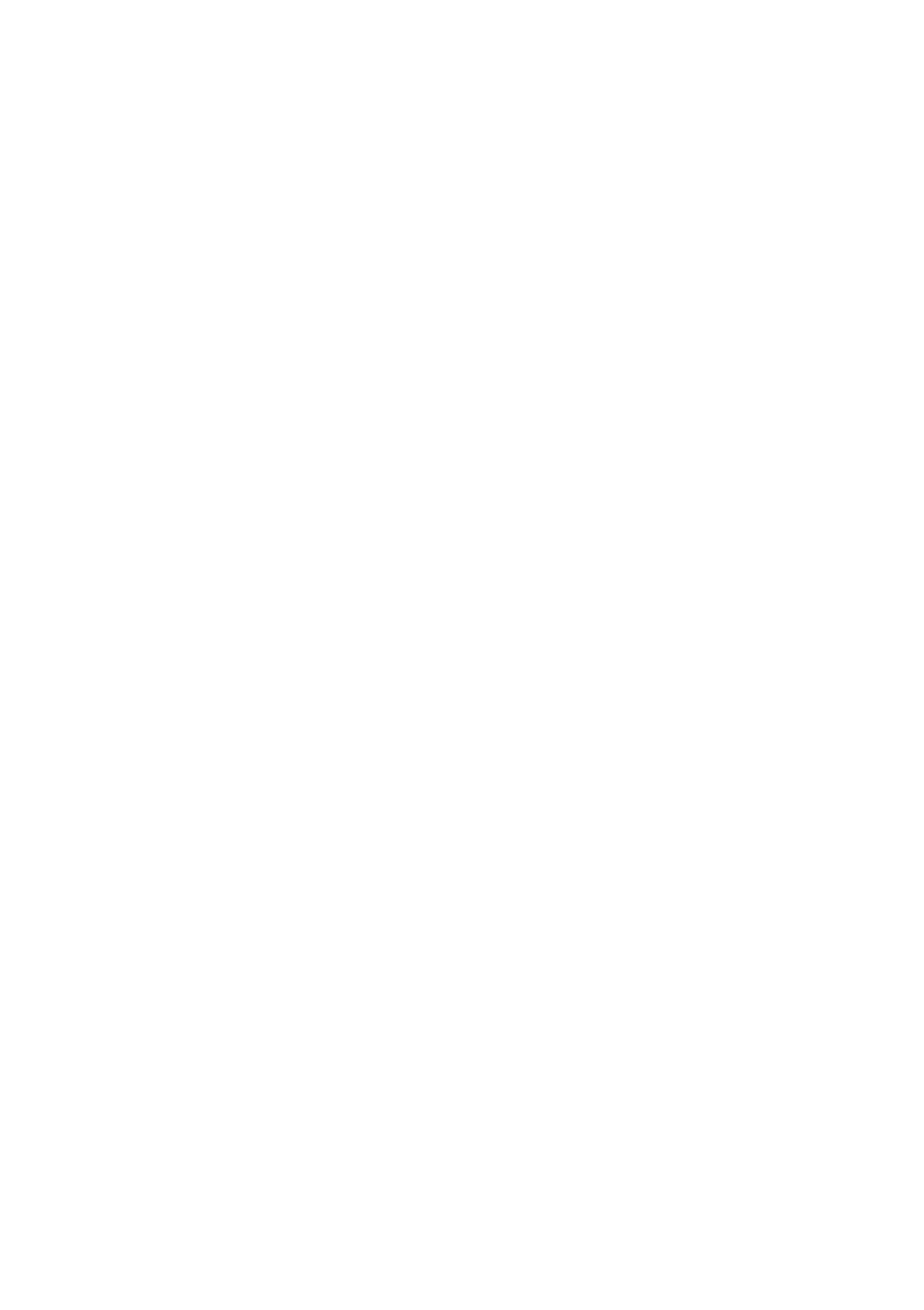## EXECUTIVE SUMMARY

In November 2010, UNHCR launched a series of Dialogues in seven locations around the world to give a voice to over 1,000 refugee, asylum-seeking and internally displaced women and girls, as well as over 300 men and boys, and to ensure this was heard and taken on board by UNHCR and other relevant stakeholders. The Dialogues had several objectives: to increase awareness and understanding of the protection issues facing women and girls, to enable an inclusive and in-depth discussion among refugees and relevant stakeholders of how these are being addressed and what could be improved, and to provide a space for displaced women and girls to formulate concrete recommendations for the way forward. Over one year after the Dialogues series was completed, positive changes can be seen both in terms of the visibility of women's and girls' protection issues and the responses of various stakeholders. This Progress Report sets out a number of concrete, tangible steps that have been taken by various actors in response to the specific recommendations made by women and girls during the Dialogues. It is based on information obtained from UNHCR staff and some of the Dialogue participants.

UNCHR regularly consults with refugees and displaced men, women, boys and girls of all ages and backgrounds. This has become a particularly well-established practice throughout the Organization since its age, gender and diversity approach was introduced in 2004. The Dialogues built on this, by providing a unique forum to explore in detail the specific protection issues facing women and girls, including with the involvement of men and boys. Given the length, structure and methodology of the Dialogues, participants were able to engage in a particularly frank and in-depth discussion and analysis of the protection issues they face. They not only explored gaps and challenges, but also shared ideas as to how various actors, including refugee women themselves, could better respond to the issues identified. Critically, the Dialogues involved not only displaced persons and UNHCR staff, but also representatives from UNHCR's partners, non-government organizations, government authorities and refugee and displaced communities. Participants were therefore given an important opportunity to present the results of their discussions and their recommendations directly to those in the position to effect change.

Women and girls around the world continue to confront gender-specific challenges and various forms of discrimination. These are amplified for women and girls in the context of displacement. The Dialogues tackled a range of protection concerns,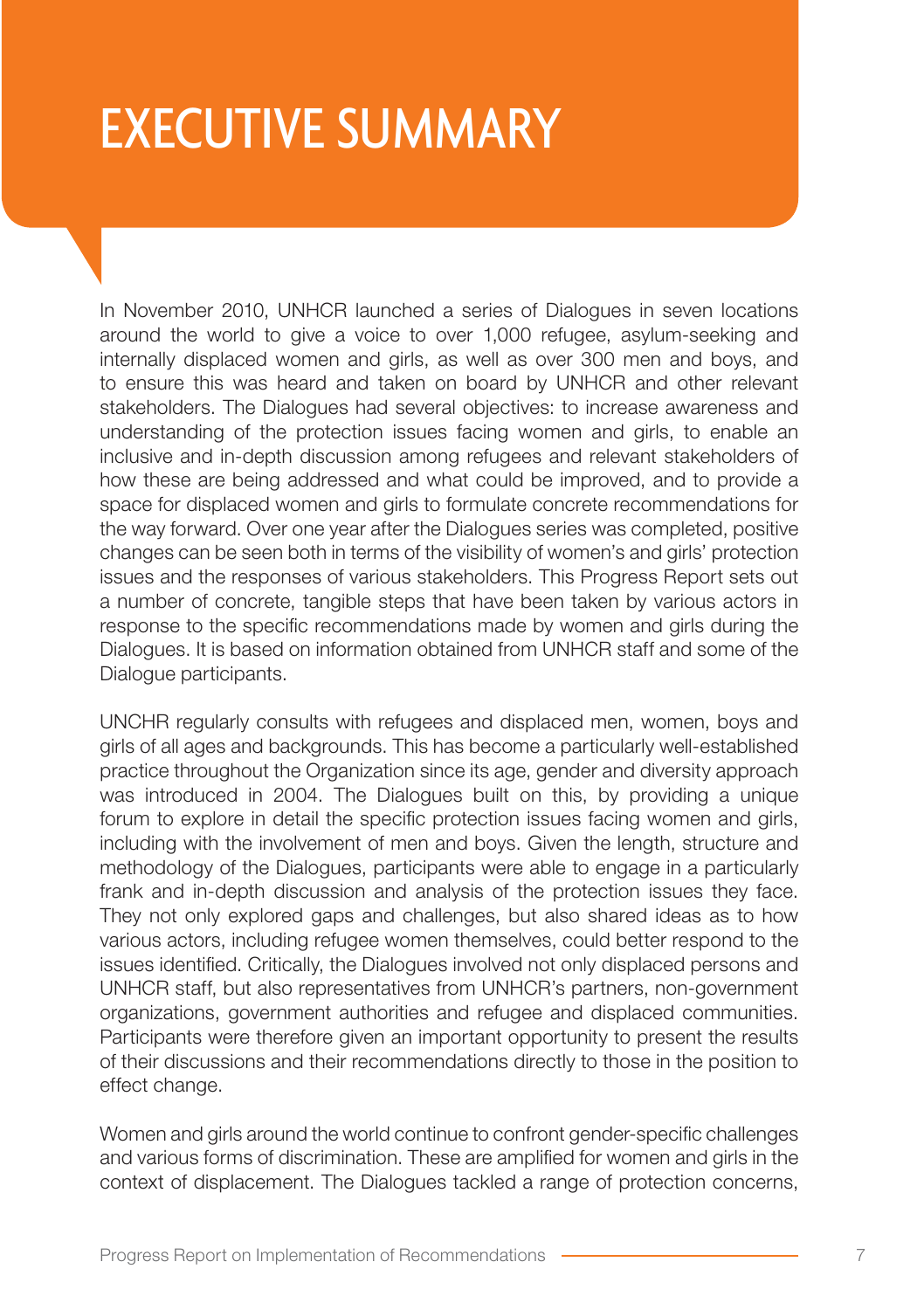grouped around ten key areas: women in leadership, sexual and gender-based violence (SGBV), other forms of violence, legal issues, education, economic self-reliance, individual documentation, health, sanitary materials, and shelter. Participants described the various financial, practical, social, cultural and other barriers they face in accessing and enjoying their rights, and in seeking redress when they are violated. Despite the very different contexts in which the Dialogues took place, there were striking similarities in the protection concerns raised. The most widespread and critical protection concern highlighted in all locations was the ever-present threat of sexual and gender-based violence. Participants in all of the Dialogues also reinforced that protection challenges are interconnected: a failure to address one issue can perpetuate others. An important message repeatedly given by participants was their wish to actively contribute to their own protection. They emphasized that where conditions are conducive to their meaningful participation, they have the capacity, knowledge and skills to support themselves and respond to some of their own protection issues.

The Dialogues were not a mere discussion forum: although numerous challenges remain, positive steps have since been taken by UNHCR, its partners, governments and refugee and displaced communities to implement the recommendations made by the women and girls. As a result, many women have been given greater decision-making making opportunities and are receiving training to improve their leadership skills. UNHCR and its partners have strengthened prevention of and response to SGBV in light of UNHCR's new SGBV strategy, by reinforcing existing programmes and developing new activities. Access to legal aid and the courts has increased through legal advice and reporting mechanisms. Steps have been taken to enhance the availability and quality of education, by renovating buildings, improving safety in schools and conditions for teachers, and providing extra support to children in need. Livelihoods programmes are being reviewed and new projects have started to better meet refugees' needs and preferences and respond to market demands, improving economic prospects. Some of the obstacles to obtaining birth registration and documentation have been overcome. Psycho-social support and different types of health care has been expanded, and improvements have been made in the provision of sanitary materials. In some contexts, refugees are receiving better support to improve their shelters in settlements and find suitable accommodation in urban areas.

This report sets out in more detail – in relation to the ten protection areas addressed – the progress that UNHCR staff, partners and displaced women and girls have made in follow up to the Dialogues. It reinforces the immense value of this process in having given a wide range of relevant stakeholders a much deeper and more personal insight into the problems faced by displaced women and girls, and a chance to hear first-hand their impressions as to how these can be resolved. Fundamentally, the Dialogues have given a greater impetus and sense of urgency to making protection more effective for women and girls. Despite difficult operational contexts, competing priorities and a host of financial, social and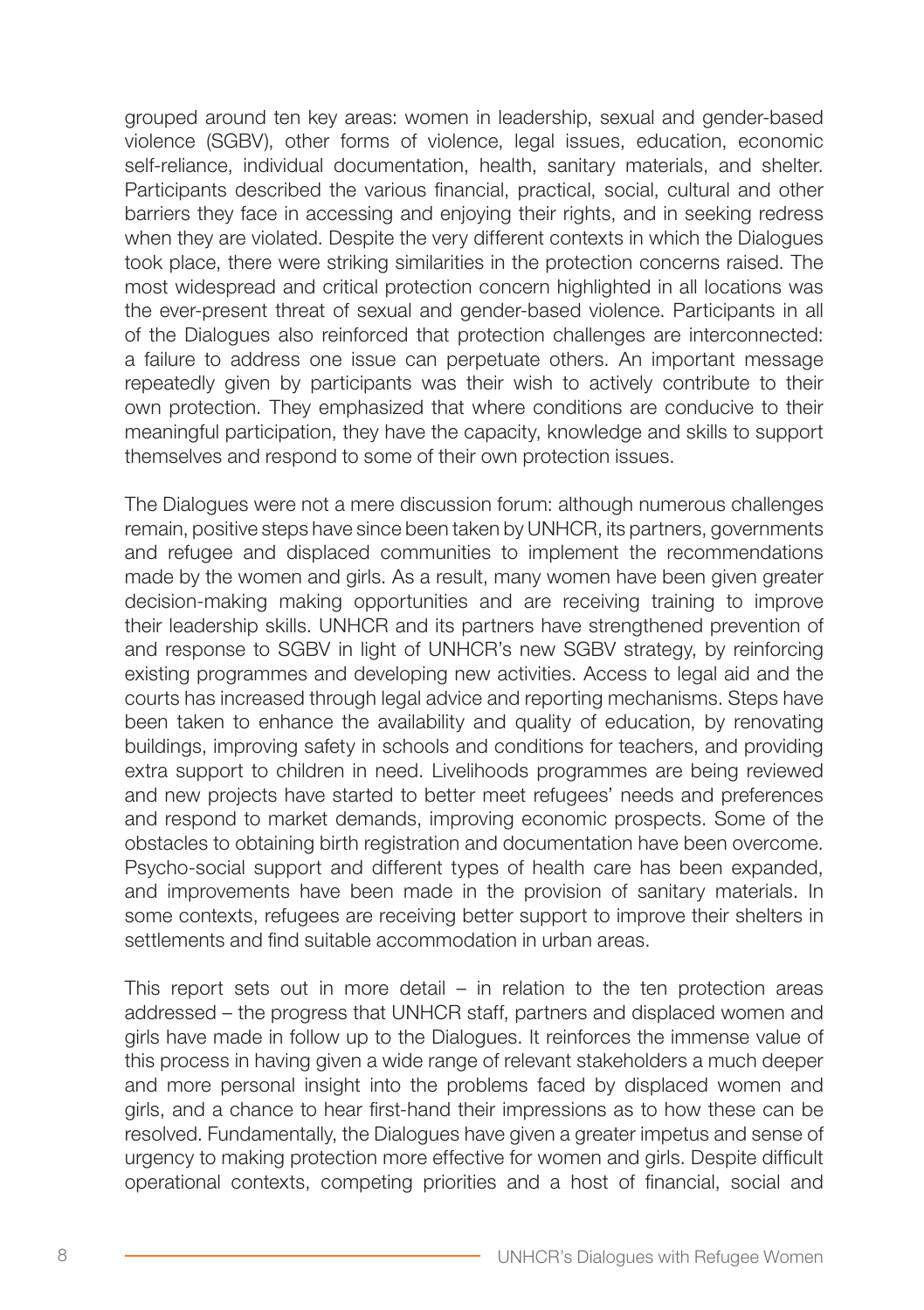cultural obstacles, the Dialogues have improved communication channels with displaced women and girls, triggered new initiatives, led to a re-focusing of existing projects and programmes to better respond to their needs, and built a heightened sense of responsibility and commitment in this area among UNHCR and other relevant stakeholder staff and – significantly – displaced women and girls and their communities. Efforts will continue to build on the momentum built during this process and make, as far as possible, the recommendations made by participants in all locations a reality.

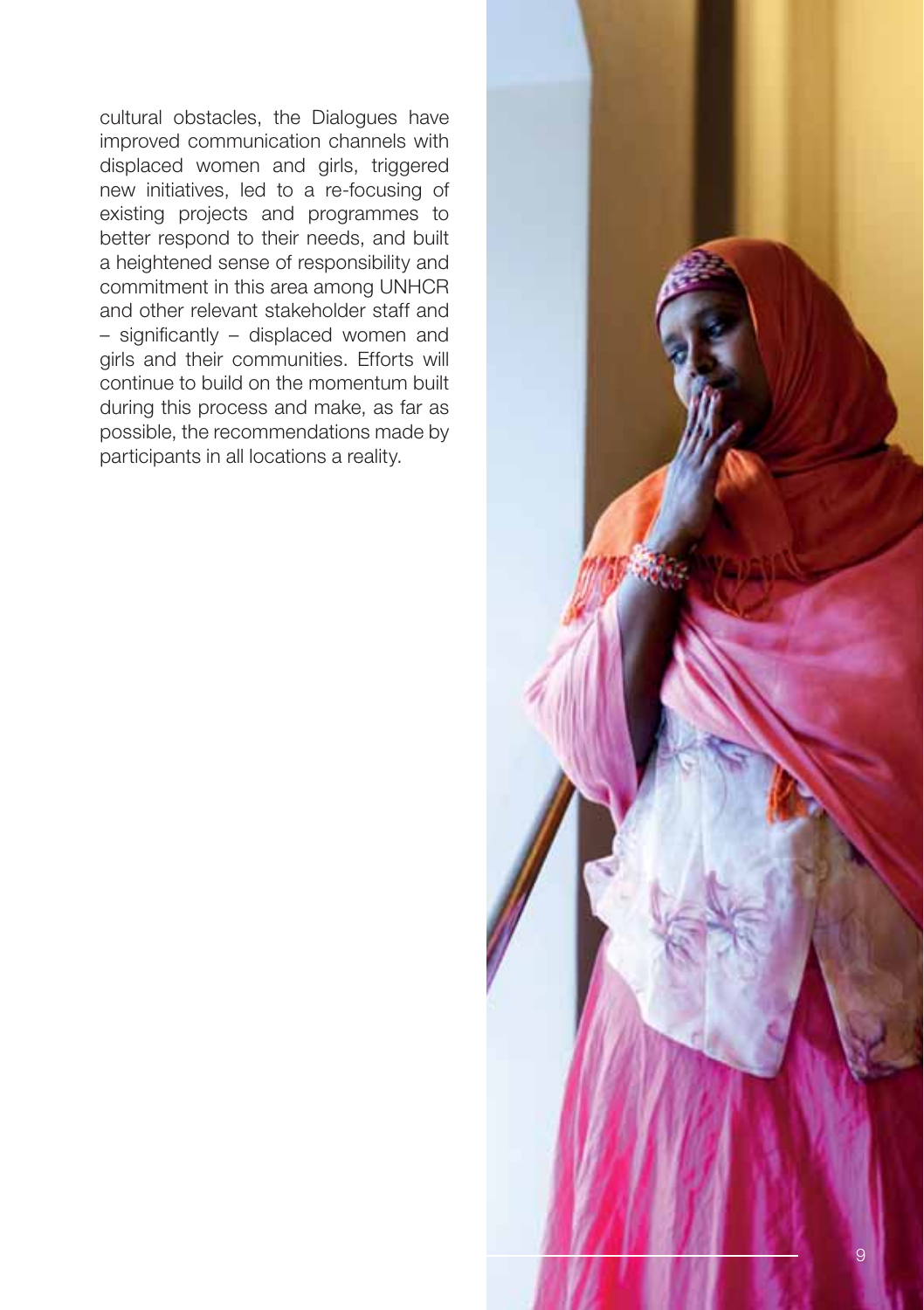## INTRODUCTION

## WHAT WERE THE DIALOGUES?

Between November 2010 and May 2011, UNHCR held a series of Dialogues with over 1,000 refugee, asylum-seeking and internally displaced women and girls, as well as over 300 men and boys in seven locations around the world. This formed part of a programme of activities to commemorate the  $60<sup>th</sup>$  anniversary of the 1951 Refugee Convention and the 50<sup>th</sup> anniversary of the 1961 Convention on the Reduction of Statelessness, and built on the Five Commitments to Women and Girls made by UNHCR following a similar consultation process in 2001. The Dialogues were undertaken in cooperation with the Centre for Refugee Research at the University of New South Wales in Australia. They took place in both urban and camp settings in India (Delhi), Colombia (Medellín), Jordan (Amman), Uganda (Kyangwali refugee settlement), Zambia (Lusaka, also including refugees from the Meheba and Mayukwayukwa settlements), Thailand (Mae La and Umpium refugee camps), and Finland (Helsinki, including refugees living elsewhere in the country). For the sake of simplicity, this report refers to country names rather than the specific Dialogue locations: however, the findings do not necessarily apply to the UNHCR operation in these countries as a whole.

The Dialogues provided participants with a platform to share problems and develop solutions during several days of situational analysis workshops. A parallel workshop enabled men and adolescent boys to engage in the process and suggest ways to improve the protection of women and girls in their communities. Discussions focused on ten core protection areas: women in leadership, sexual and gender-based violence (SGBV), other forms of violence, legal issues, education, economic self-reliance, individual documentation, health, sanitary materials, and shelter. These were explored across the life cycle of women and girls as well as men and boys, with a focus on vulnerable groups such as unaccompanied minors, persons with disabilities and elderly persons. After an in-depth analysis of their protection problems, Dialogue participants worked together to develop practical solutions. They presented their recommendations to governments, UNHCR, UN and NGO partners, and – crucially – their own communities.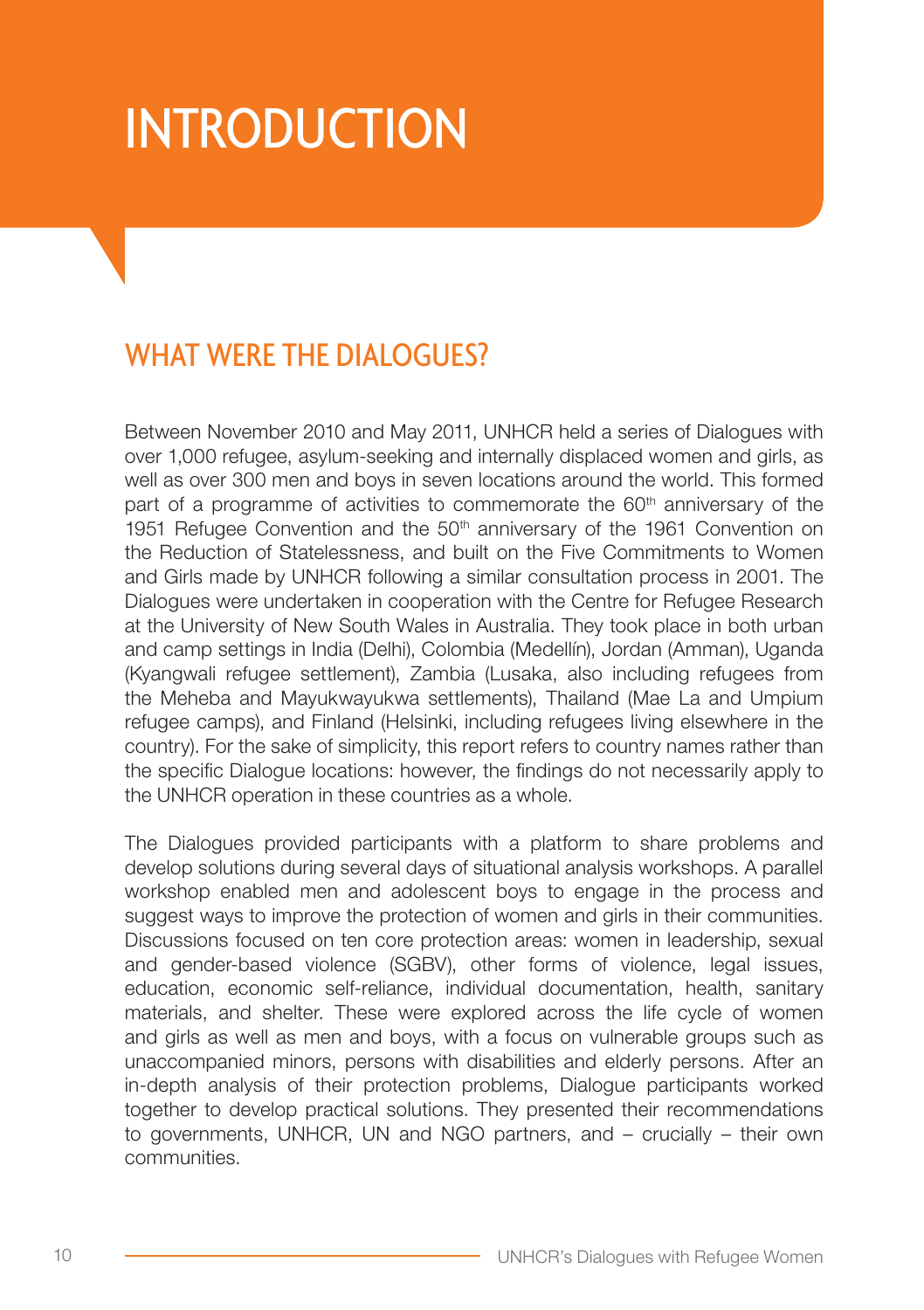## WHAT WERE THE FINDINGS?

The Dialogues revealed that gender-based risks and challenges affect almost all aspects of life for displaced women and girls. Despite very different geographic and cultural contexts, the commonalities in the experiences described by participants were striking. Examples include the negative impacts of a lack of documentation, over-crowded and unhealthy shelters, inadequate health services, a lack of education opportunities or safe and quality schools, and an absence of livelihood possibilities. The most commonly raised protection risk in every Dialogue was the ever-present threat of sexual and gender-based violence. Women and girls are not only at risk when fetching water or firewood outside camps or when moving around in big cities, but also in spaces where they should be protected: in the home, in school or at work. The problem of SGBV thus cuts across all other protection areas. Survivors often do not receive proper support and perpetrators are not prosecuted.

Participants during all of the Dialogues emphasized that protection gaps are often inter-related. Without registration and an identity card, for example, refugees may lack access to food, shelter, healthcare or education. Inferior and over-crowded shelters can create health problems and provoke domestic violence. The absence of income-generating activities pushes many women into survival sex to feed themselves and their families, leading to unwanted pregnancies and social exclusion. Children who are out of school may risk exploitation as child labourers and sexual abuse, and face dim prospects for their future. The lack of adequate sanitary materials causes health problems and can force girls to miss school and women to absent themselves from work.

The main findings and key recommendations from the Dialogues were published in a summary report, which was shared with States prior to a Ministerial Meeting organized by UNHCR in December 2011. They were also described by ten of the Dialogue participants in person, during very moving presentations before UNHCR's governing body and NGO partners in Geneva in June 2011. Significantly, Dialogue participants in all locations expressed their wish to be active partners in their own protection. They explained that in the right conditions, they have the capacity to assume responsibilities and use their skills to support themselves and their communities.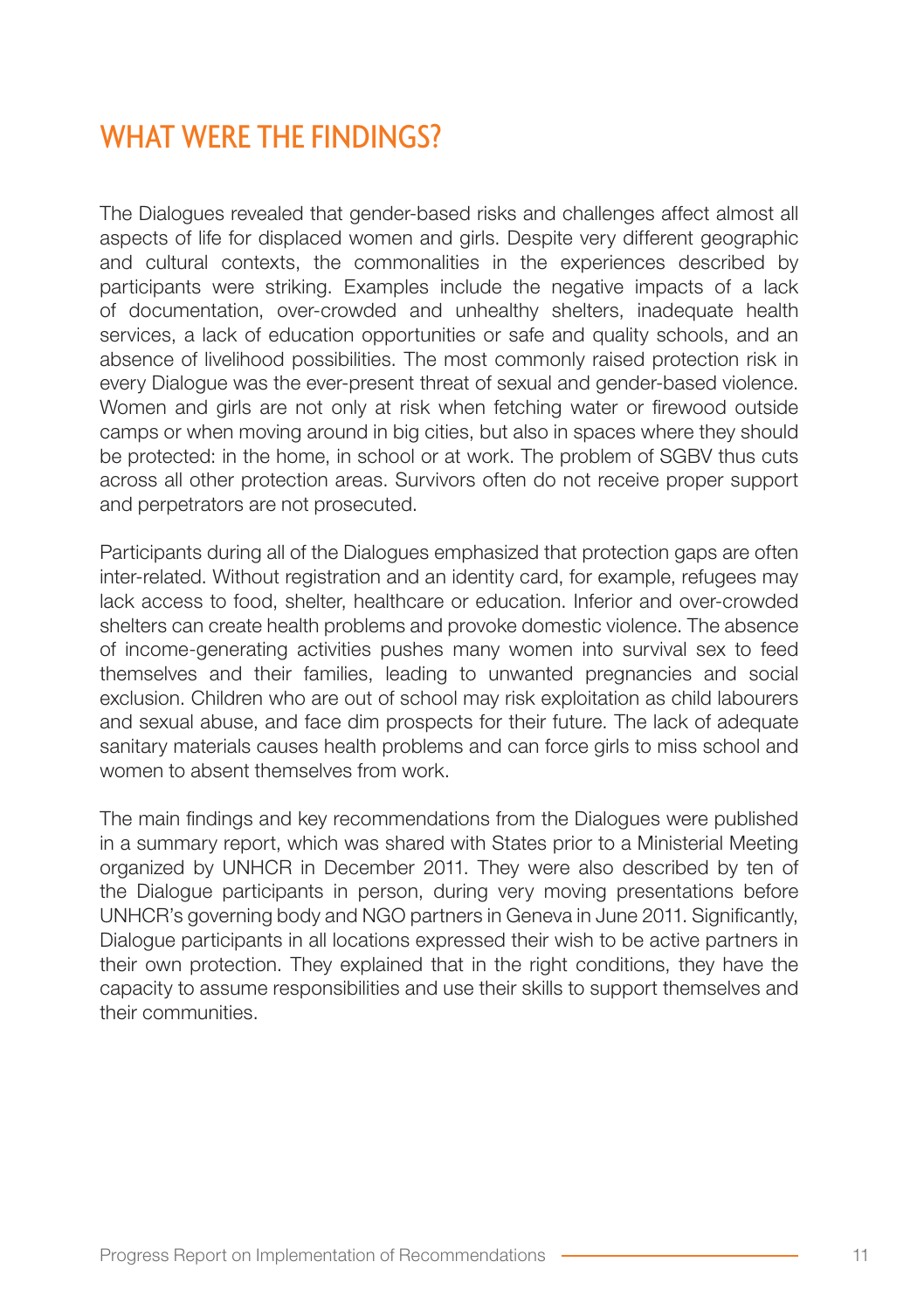

### WHY WERE THE DIALOGUES IMPORTANT?

UNHCR has worked in close consultation with refugee and displaced persons for many years. This evolved into structured participatory assessments, which have enabled UNHCR to better reflect their concerns and opinions in planning and programming. In 2001, UNHCR held its first Dialogues with refugee women and girls and made five commitments in light of their key concerns. In 2004, UNHCR introduced its age, gender and diversity approach, which led to consultations with refugees and displaced persons becoming a regular, annual exercise. Over the years, therefore, refugees and displaced persons have been increasingly seen as partners in their own protection and assistance, whose skills and capacities should be valued and harnessed.

The 2010-2011 Dialogues reaffirmed UNHCR's commitment to this participatory approach and in particular, to strengthening the involvement of women and girls. The length, structure and methodology of the Dialogues allowed for an even more in-depth discussion and analysis of their protection issues than is possible during participatory assessments. The atmosphere of trust and confidentiality that was built during the meetings also encouraged women and girls to express their concerns and ideas openly and freely. As a result, staff gained a better and more detailed awareness and understanding of their protection problems than they would have during shorter consultations.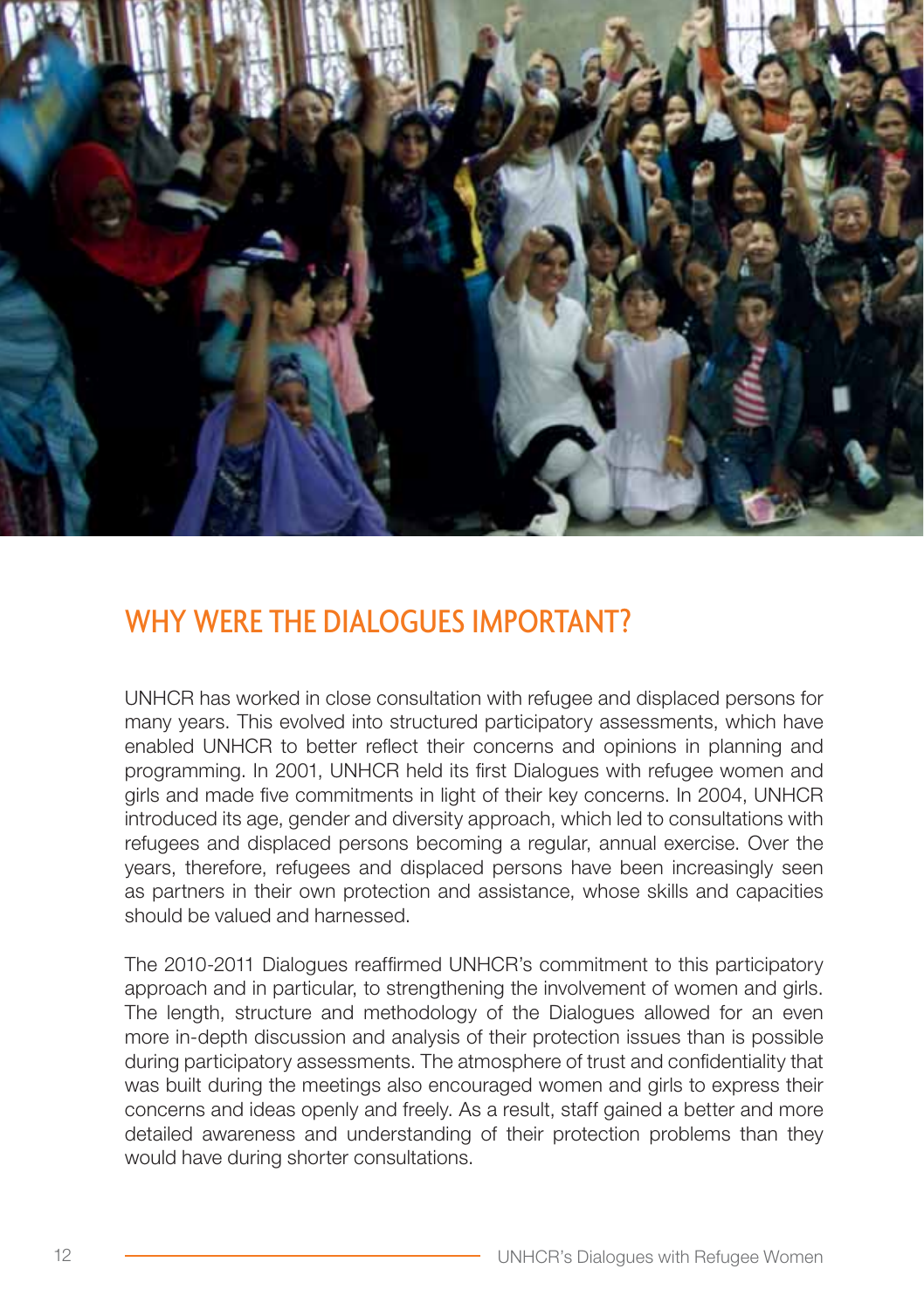

The Dialogues were also unique in that they involved a wide range of stakeholders. Partners, NGOs and authorities were present during different stages of the Dialogues and attended the final presentation of the findings by the participants. They listened, commented, intervened and committed to address at least some of the recommendations. The Dialogues also helped to clarify for participants the different roles and responsibilities of UNHCR, partners and governments and the limitations of their work. This was reflected in the recommendations, which accorded different responsibilities to different actors. However, in some locations this created high expectations of change, and frustration when these could not be met. This demonstrates the need to maintain open and transparent communication with the community and manage their expectations, while also encouraging them to take on a more active role in their own protection.

Dialogue participants appreciated the opportunity to express their concerns not only to UNHCR and partners, but also to each other, and to explore sensitive topics. In some locations, it is rare for people from different ethnicities or nationalities to come together to share their personal experiences. In several contexts, the Dialogues created more openness to discuss sensitive issues such as SGBV, and fostered positive change. As one UNHCR staff member put it, the Dialogues "opened up people's minds" to issues such as gender equality and SGBV. It gave some women the confidence to speak out and empowered them to more actively contribute to solving problems in their community. It also alerted UNHCR to some persons needing specific attention. However, in some cases this led to risks for the individuals involved, which had to be addressed.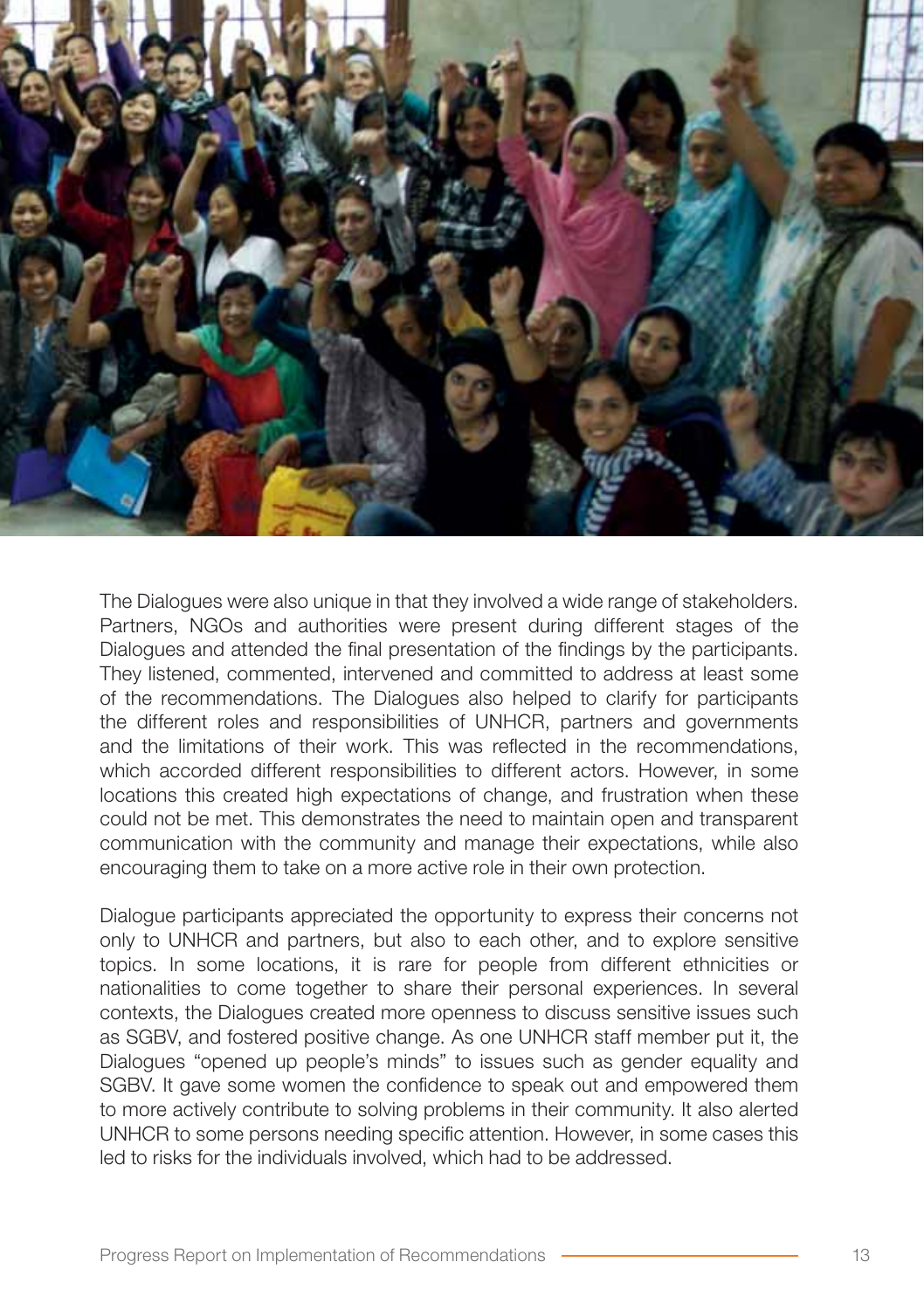## THE TEN PROTECTION AREAS: PROGRESS BY THEME

This part of the report is divided into the ten protection areas that were explored during the Dialogues. Following a brief description of the main protection challenges raised by participants and the recommendations made, concrete examples from the various countries are given as to how UNHCR and other relevant stakeholders are following up on the recommendations, either through the development of new initiatives or the strengthening of existing programmes.

## I. WOMEN IN LEADERSHIP

Dialogue participants explained that financial, practical, cultural and other obstacles – including a lack of education and training – often preclude them from participating meaningfully in decision-making mechanisms in their communities. As a result, their needs are often inadequately recognized and addressed. Women asked governments, UNHCR and partners to build their capacity and open up spaces for greater participation in decision-making processes affecting all aspects of their lives.

In **UGANDA**, where women expressed their wish to work together and strengthen their leadership capacity, specific women's forums have been established and training provided to all women in leadership positions. In **ZAMBIA**, participants developed action plans in follow-up to the Dialogues, setting out activities responding to the recommendations. These are implemented by the community with support from UNHCR and partners, and progress is tracked by a group of "Dialogue Ambassadors". So far, in addition to sensitization on SGBV and efforts to improve identification and follow up on SGBV and child protection cases, this led to a workshop being held on women's leadership. The Ambassadors are also leading a campaign which aims to achieve equal gender representation in the October 2012 camp-wide refugee committee elections. In the 2010 refugee representative elections in Meheba settlement, a campaign encouraging women to present their candidacy had already resulted in 33% women's representation – up from almost zero per cent previously.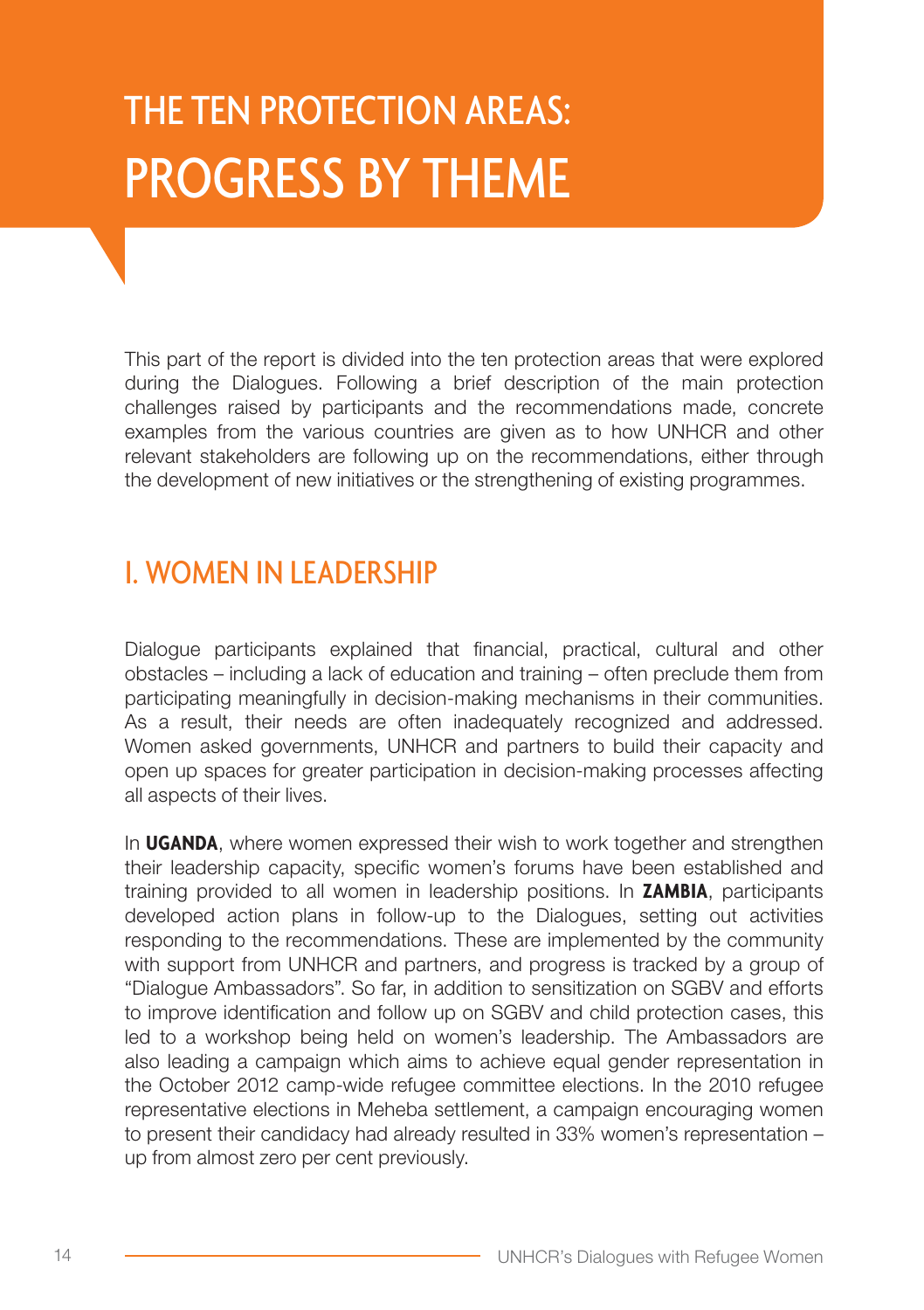In response to concerns raised during the Dialogues in **ZAMBIA** about women's lack of participation in food distribution processes, all-women food distribution committees were formed in Meheba refugee settlement. As a result, more attention has been given to the specific needs of single women, unaccompanied minors and the elderly. After some initial resistance, many women now receive active support from their husbands to enable them to participate in these committees – by helping with child care, for example. Women report that their role in decision making in the family has also grown, on important issues such as repatriation.

In **INDIA**, the Dialogues presented the first opportunity for members from different refugee communities in Delhi to get to know each other and share their experiences. This was greatly appreciated, and contact has been maintained. UNHCR facilitates this through the provision of meeting spaces for women's groups in outreach centres in different parts of the city, where communitybased activities can be held. UNHCR also organizes open house meetings for all refugees and participatory assessments twice a year. Myanmarese women from different community-based organizations and ethnicities have united in a committee which holds monthly meetings with UNHCR. This could serve as a model women's leadership structure for the Afghan, Somali and other smaller refugee communities in Delhi.

In **COLOMBIA**, Dialogues participants requested greater support and capacitybuilding to facilitate women's leadership, and in particular, increased participation of women's community-based organizations in decision-making processes. As part of the UNHCR-UNDP Transitional Solutions Initiative in Medellín, UNHCR has worked with groups of young men and women – which include some women who participated in the Dialogues – to develop an action plan focusing on capacity building for IDP organizations, SGBV prevention and response and skills development. In cooperation with the organization Red Kambiri, UNHCR also set up a capacity-building project to strengthen the ability of Afro-Colombian organizations to advocate for the inclusion of their proposals in a Medellín development plan. UNHCR, in cooperation with the municipality and a university, also set up the Youth Rights School with 28 IDP youth, to promote leadership and strengthen positive relations between youth and their communities.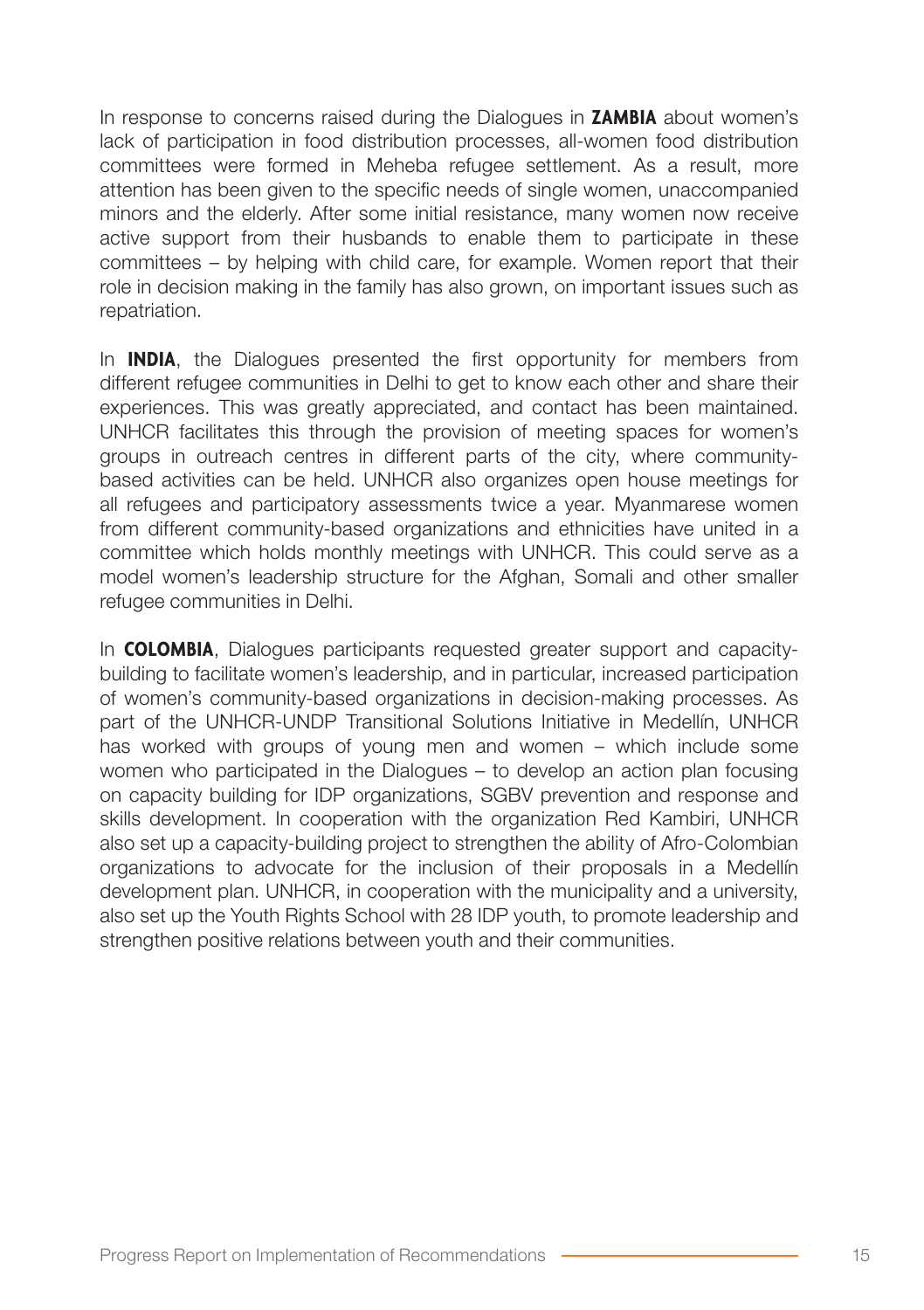

### II. SEXUAL AND GENDER-BASED VIOLENCE

Sexual and gender-based violence was the most critical protection issue raised by refugee and IDP women in all of the seven Dialogues. Its prevalence was often linked to lack of income, inadequate shelter and other compounding factors. Women and girls face risks such as sexual harassment, rape, domestic violence and female genital mutilation, or may be forced to engage in survival sex. All of these can have devastating consequences for their physical and mental health, and negative impacts on family and community relations. Some groups of women are particularly vulnerable, such as unaccompanied minor girls and women and girls with disabilities. Men and boys are at risk too. After incidents of SGBV occur, survivors often do not receive adequate care and perpetrators are rarely punished, creating an on-going risk for survivors. The recommendations made by participants included tackling impunity, providing a more effective and multisectoral response to survivors, and preventing SGBV through community-based awareness raising and greater respect for women's rights.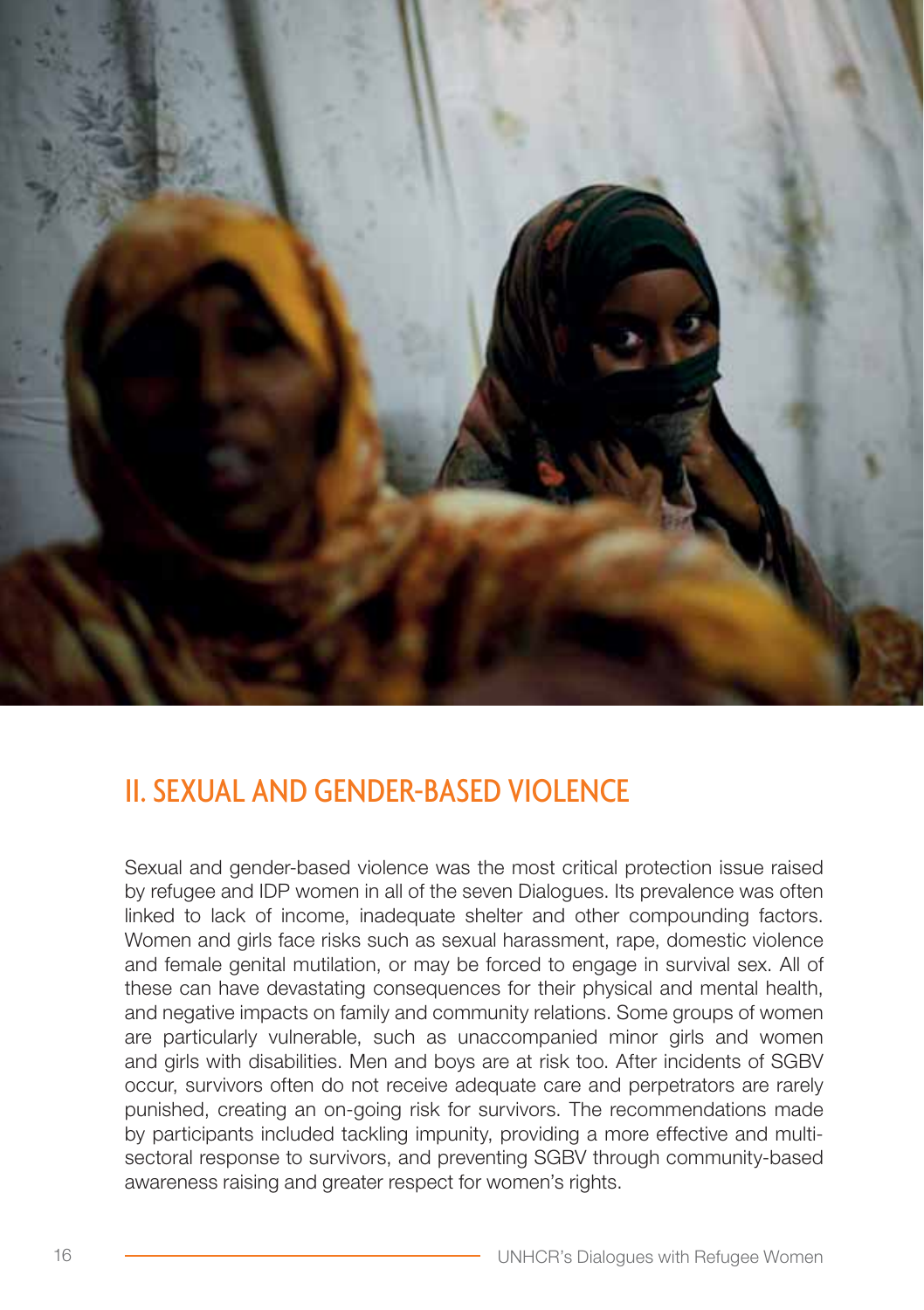The Dialogues led to an increased level of commitment by UNHCR to combat SGBV, culminating in a UNHCR pledge to strengthen its efforts in this area, made during a Ministerial Meeting in 2011. This goes beyond the Dialogue countries: fifteen UNHCR operations have received extra funding to strengthen their programmes in this area, and 27 operations have received an additional budget to provide women and girls of concern with sanitary materials. This funding is being targeted towards improved SGBV prevention and response, awareness raising and leadership training, increasing self-reliance of women through livelihoods projects, training of security personnel, education and youth empowerment, legal assistance, psycho-social support and SGBV data management. In parallel to the Dialogues, UNHCR also developed a new five-year SGBV strategy. Colombia and India, among other countries, were selected as pilot operations for the development of country-specific strategies, based on the global framework.

#### PREVENTING SEXUAL AND GENDER-BASED VIOLENCE

In several countries, Dialogue participants emphasized the importance of including men and boys in any SGBV-related training efforts. In response, in **JORDAN** UNHCR and its NGO partner the Jordan River Foundation organized awarenessraising sessions and training of trainers for men, and a youth programme with a focus on boys entitled "Path to Safety". In **THAILAND**, the DARE network, a national NGO, started the "Men Working With Men For Happy Families" project in Mae La and Umpiem camps. The programme engages men to serve as role models for other men in the community who may be perpetrating domestic violence. Through support groups and a community-based SGBV committee, men learn about the causes and effects of domestic violence and the impact of drugs and alcohol. Refugee and government security staff also receive training to increase their understanding of SGBV, referral pathways and the rights of survivors. In **ZAMBIA**, men and boys are also included in efforts to combat SGBV, for example through special awareness-raising sessions and the formation of committees called Men's Insaka which provide peer support. Community-based committees such as block taskforces, and the multifunctional team comprising community members, implementing partner and UNHCR staff are also being strengthened.

In **INDIA**, the Myanmarese refugee community runs several small SGBV prevention and response projects, including a safe house, two day-care centres, peer-topeer awareness raising for women and a neighbourhood watch system. While the Dialogues led to more openness to discuss SGBV, it still remains a very sensitive issue, especially among Afghans and Somalis, which inhibits reporting and survivors' access to assistance.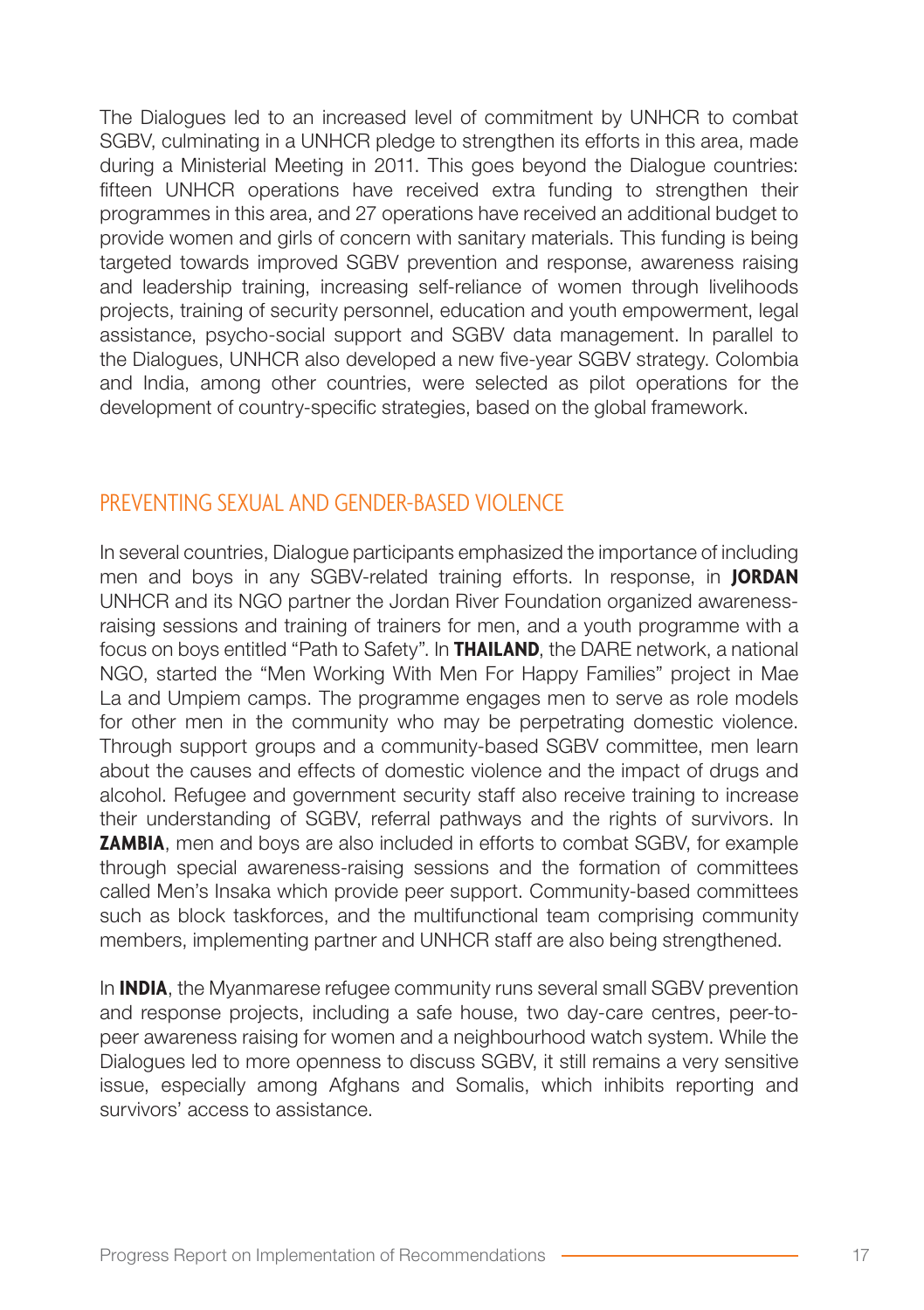Schools are an important platform for SGBV prevention, as protection messages can be disseminated to children and their parents. In **ZAMBIA** and **JORDAN**, information and awareness-raising campaigns on SGBV and child protection were held in primary and secondary schools.

As part of its national inter-sectoral programme for 2010-2015 to reduce violence against women, **FINLAND** will hold training courses in February and March 2013 for local authorities working with ethnic minorities and immigrants, including refugees, on how to identify violence and intervene. Courses will target health and social care staff, health care students, teachers, police, prosecutors, integration actors and others.

#### IMPROVING RESPONSE TO SURVIVORS

In **JORDAN**, where refugees asked for an emergency response system for rape cases, UNHCR has been working with the national Family Protection Department whose trained female staff members are on call 24 hours a day, seven days a week. Refugees have access to these services and UNHCR monitors follow up on reported cases. In **COLOMBIA**, a new programme for SGBV survivors was developed by the municipality of Medellín, including safe houses, economic and psychological assistance and training for survivors. This multi-sectoral approach has also been adopted by the "Centros de Atención a Victimas", which opened in 2012 and can be accessed by all survivors of conflict and violence. UNHCR supports three such centres in Medellín, which receive about 1200 IDPs a month. The centres also provide recreation areas for children.

In a newly opened health information centre in one of **ZAMBIA'S** refugee settlements, refugees receive advice related to SGBV and HIV/AIDS, and can be accompanied to service providers to report cases and receive assistance. A second safe house for SGBV survivors, and a safe home for unaccompanied and separated children, also opened in 2012. Upon the request of Dialogue participants to strengthen response and referral systems, an additional safe house was also constructed in **UGANDA**. Medical attention, counselling, and legal support are available. Health staff received training on clinical management of rape, and contact points to refer and assist SGBV survivors are now available in all 14 villages in the Kyangwali refugee settlement. Information about the referral pathways was translated into different languages and displayed on bill boards.

In **INDIA**, where refugee women asked for an expansion of services at the Women's Protection Clinic in west Delhi, two new outreach centres were opened in south and north Delhi. This has increased the availability and accessibility of much needed services to these areas where many refugees live. UNHCR protection staff members are available several days a week, and a team of psychosocial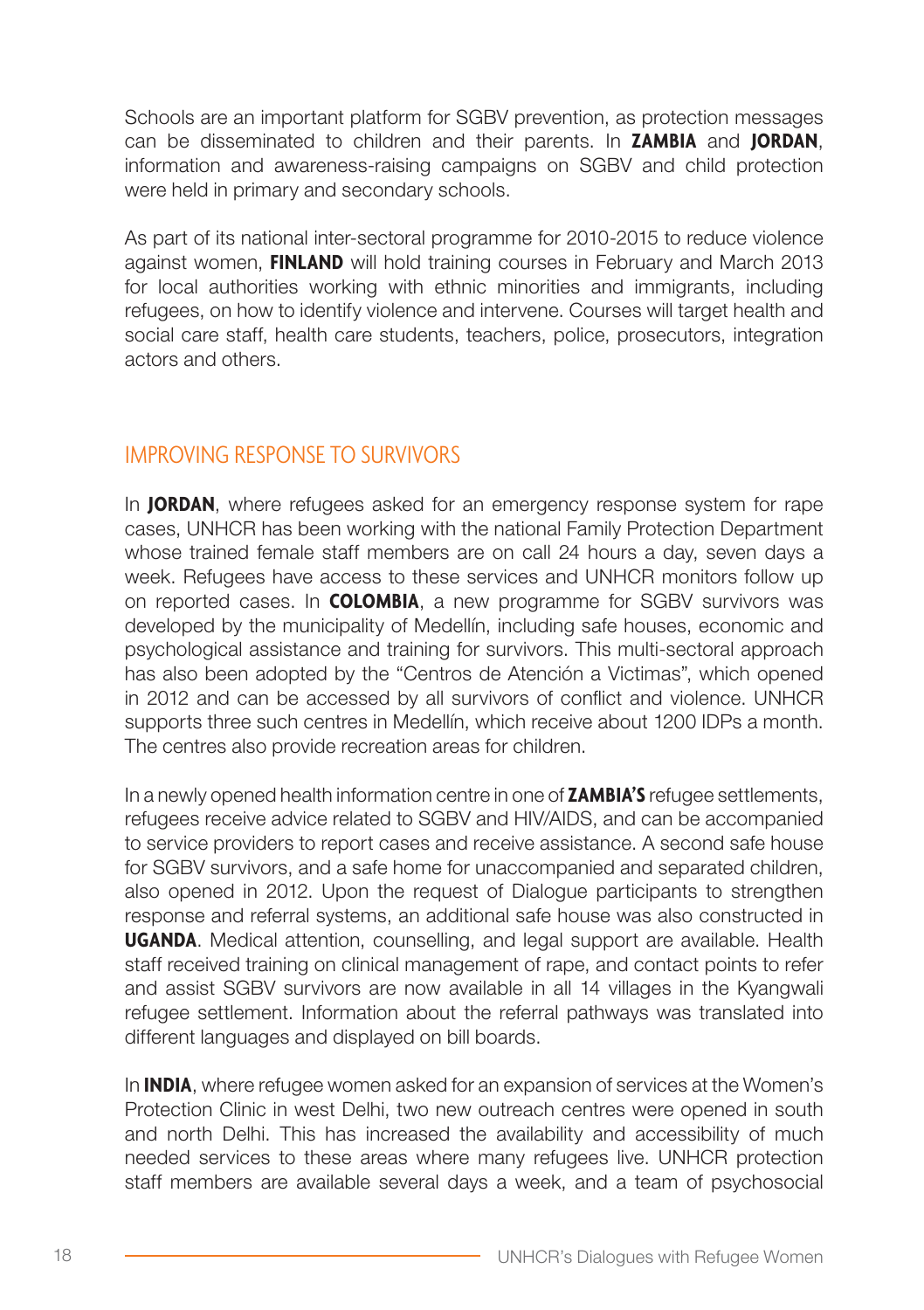workers from Don Bosco Ashalayam, UNHCR's main partner, provides individual counselling and conducts home visits where needed. On request of the refugee women, the Women's Protection Clinic in west Delhi is now also open to men one day a week. While in 2010 1882 persons approached UNHCR outreach workers directly, in 2011 this number significantly increased to 2329 persons.

#### TACKLING IMPLINITY

In **THAILAND**, where refugees requested easier access to the Thai justice system, UNHCR and IRC have been assisting them with reporting to the police, monitoring follow up of their cases, and advocating for and intervening in their cases where necessary. Refugees also asked for improvements in the camp justice system. In consultation with the refugee communities, UNHCR and IRC are therefore developing guidance to promote fairness and transparency in the mediationbased dispute resolution mechanism which is used in Thai villages. For serious SGBV offences, UNHCR encourages referral to the Thai justice system, as cases cannot be adequately addressed in the camps. IRC's Legal Assistance Centre also monitors mediation processes that take place within the camp, intervening and advocating in individual cases as appropriate. While lawyers and interpreters are available, women and some ethnic groups remain underrepresented. In **ZAMBIA**, new police officers, including two female officers, were installed in the refugee settlements. One female officer was specifically assigned to the Victim Support Unit that deals with SGBV cases. This has increased the trust of SGBV survivors and, as a result, their willingness to report on SGBV.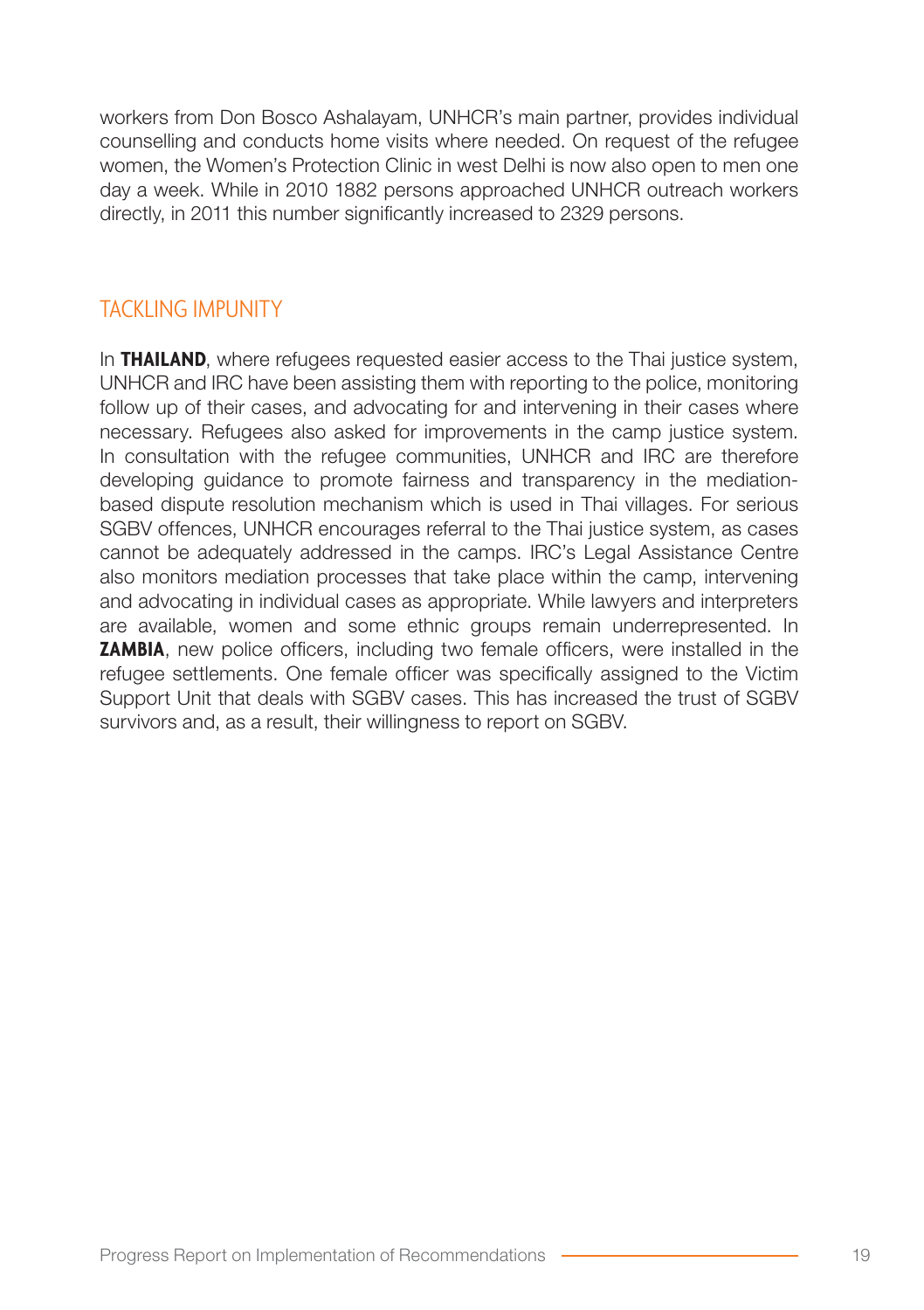## III. OTHER FORMS OF VIOLENCE

While SGBV was the main type of violence refugee and internally displaced women and girls highlighted during the Dialogues, participants also described other forms of violence and threats thereof they encounter in their daily lives. Some of this stems from difficult relations with the host population and includes discrimination and xenophobia, but also physical violence. Refugees may also be affected by general crime and violence in the areas in which they live. In other contexts, refugees or IDPs may experience violence within their own community.

**FINLAND** has launched a project that seeks to provide better services for asylumseekers in a vulnerable position, including those who are victims or at risk of human trafficking. In addition to training for reception centre staff, activities include the development of a handbook for staff working with victims of human trafficking, informative materials for asylum-seekers on work-related issues, and a website on human trafficking.

In **JORDAN** and **INDIA**, where refugees reported high levels of discrimination against them, sensitization programmes target service providers such as local police and school and hospital staff, to increase their awareness and understanding of refugee issues. Specific initiatives have been developed for children who are discriminated against in schools. In **JORDAN**, UNICEF has carried out a countrywide campaign to raise awareness of violence in schools, and Save the Children follows up on individual cases referred directly or through UNHCR. Youth clubs in **DELHI** involve both refugee and Indian boys and girls, who together organize a variety of community-based activities, fostering mutual understanding and respect. However, discrimination and violence in schools remain a problem. This is also the case in **COLOMBIA**, where gang- and drugs-related violence on the way to and in school poses an on-going threat to school children in neighbourhoods where many IDPs live, despite the deployment of more police offers.

In **THAILAND**, UNHCR and protection partners are working with the refugee community to reduce juvenile delinquency, which Dialogue participants identified as a big problem. Some of the initiatives in this area include awareness-raising with parents, activities and life skills for children, legal counselling and assistance, alternatives to detention and support services related to substance abuse. However, as the problems reportedly still persist, continued efforts are needed. Further activities with community-based organizations outside the camps are already planned.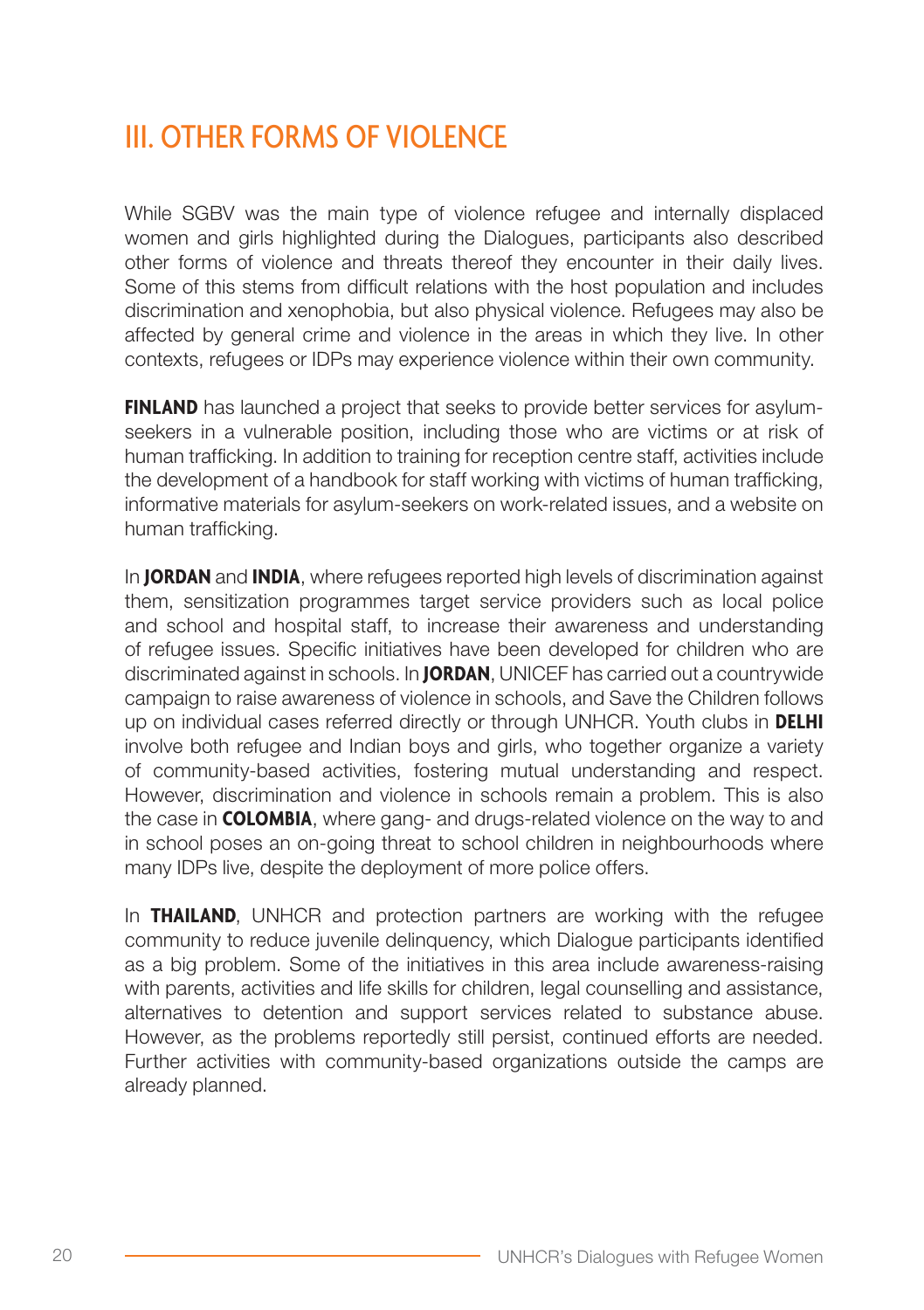

In **COLOMBIA**, IDPs called for measures to curb violence by armed gangs that control the neighbourhoods in which they reside in Medellín. A new Law on Citizen Security that came into force in 2011 prioritized the reduction of urban violence: more police officers have been deployed and homicide rates have generally decreased. IDPs affected by violence can receive support, including legal and psychosocial assistance, at Centres for Attention to Victims. Nevertheless, violence remains a problem.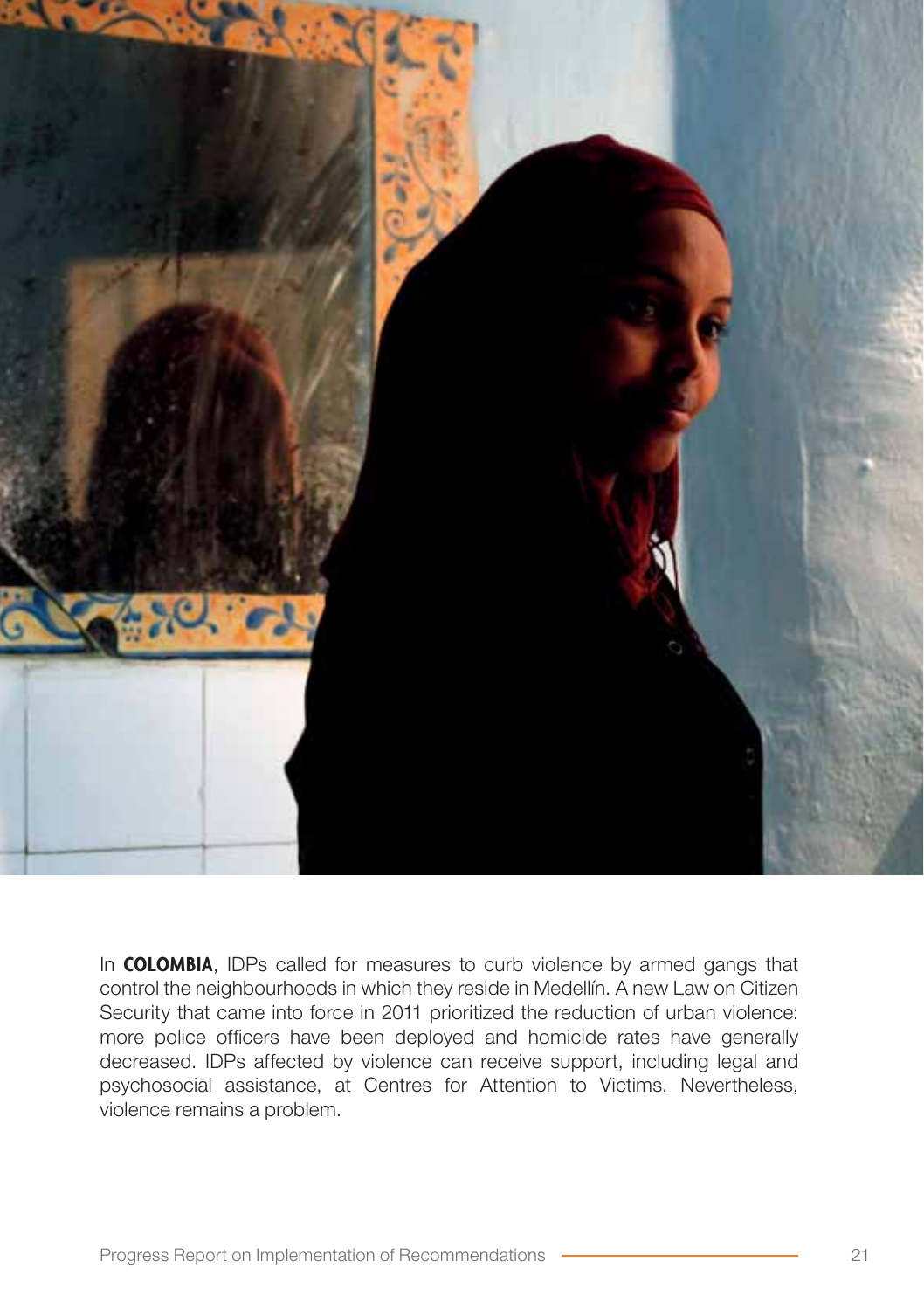## IV. LEGAL ISSUES

Participants in all locations raised various legal protection issues, particularly related to access to justice. The police do not always properly handle SGBV and other cases, and perpetrators of rape are rarely prosecuted and punished. Women have little to no say in camp justice systems and decisions are often unfair to them. Access to formal justice systems is limited by a lack of information and legal representation, in addition to financial, logistical and language barriers. Participants requested specific measures to enhance their ability to access justice and suitable durable solutions.

#### LEGAL AID AND ACCESS TO COURTS

In **ZAMBIA**. where refugees asked for increased access to the justice system, a mobile court now visits the refugee settlements every two weeks and the magistrates are being sensitized on SGBV. A special budget is available for legal representation in SGBV cases. During the other weeks, paralegals are present in the settlement to receive cases and give advice. An increased number of cases have been taken to court, mostly relating to custody or marriage disputes, and these are often resolved in favour of the woman. However, SGBV cases are rarely adjudicated in court, as this is still seen as a private family issue and survivors fear repercussions from the community. The enactment of the new National Anti Gender-Based Violence Act of Zambia is a positive step in strengthening the prevention and response to SGBV. In **UGANDA**, refugees also requested increased access to lawyers and courts. In response, UNHCR's partner recruited a legal officer to assist SGBV survivors, which has led to more cases being reported to the police and UNHCR's implementing partners. Advocacy to secure regular visits to the settlements by mobile courts is on-going.

In **JORDAN**, in response to a recommendation from Dialogue participants, UNHCR and partners have established a 24-hour emergency legal telephone service. An NGO partner provides legal advice to refugees on their rights, and independent lawyers are available to represent them. UNHCR provides direct legal advice and ensures follow up with government entities, lawyers and its NGO partner. Victims of human rights violations can file complaints with the National Centre for Human Rights.

In **INDIA**, UNHCR's legal partner, the Socio-Legal Information Centre (SLIC) provides legal assistance to refugees both at the individual and community levels. SLIC staff undertake sensitisation sessions at local police stations and accompany refugees when they report cases to the police. They also introduce refugee leaders to the police and serve as an interlocutor with the community, in order to improve relations and encourage reporting and successful case follow-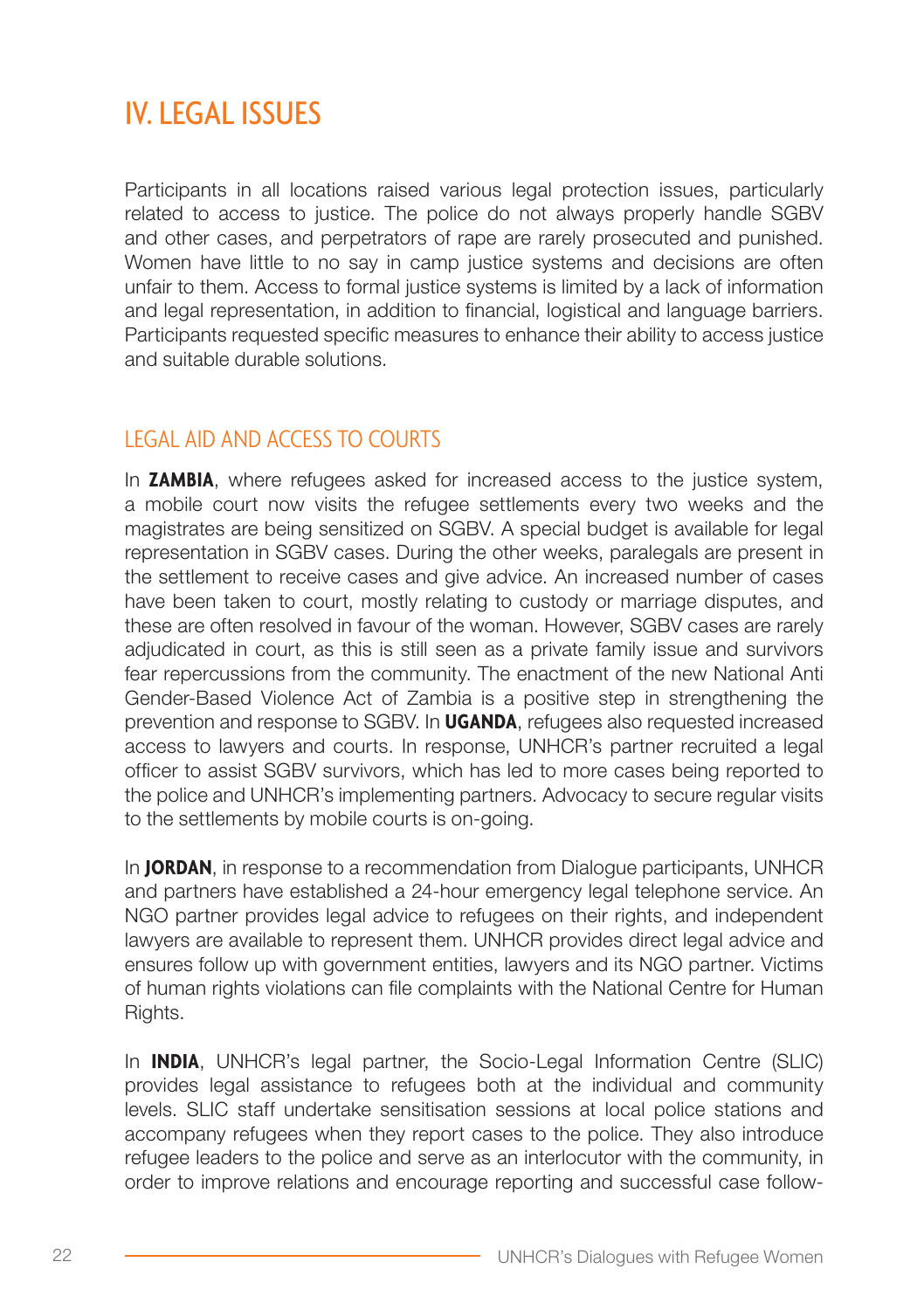up. When cases are taken to court, refugees have access to a lawyer provided by the state, though few cases reach that stage. UNHCR and SLIC's interventions are mainly focused on prevention, mediation and conflict resolution to ensure better integration of refugee communities in Delhi, although support is also provided to individuals when required.

In **COLOMBIA**, Dialogue participants emphasized the need for specific legal assistance for IDPs. Under the new Victims Law, the authorities have established orientation and assistance centres for IDPs to receive individual legal assistance. UNHCR with the Norwegian Refugee Council also supports university-based Legal Aid Clinics. UNHCR and the Ombudsman Office run a House of Rights in one of the neighbourhoods in Medellín with many IDPs, where they can access different services including legal aid. UNHCR also supports the Brigades of Legal Assistance of the University of Antioquia's legal offices, which provide legal advice and assistance to the displaced population. At a national level, the Victims Law stipulates that victims of conflict must be registered in a national database to ensure their access to rights and services. This includes the right to land restitution, which was raised as a key issue by Dialogue participants and is a major step forward. UNHCR also advocates with the authorities for the right to land restitution of some specific ethnic communities.

#### DURABLE SOLUTIONS

Many Dialogue participants expressed concern about the availability of suitable durable solutions. In **COLOMBIA**, UNHCR is exploring with the authorities the possibility of local integration for IDPs. As part of the Transitional Solutions Initiative, UNHCR and UNDP are implementing local integration programmes for IDPs in one area in Medellín, which includes improving living conditions and strengthening community institutions. The programmes are developed in close consultation with the IDP communities, including some Dialogue participants. In **INDIA** and **JORDAN**, UNHCR is continuing its resettlement programmes for those most in need. In **ZAMBIA**, refugees from Rwanda and Angola expressed concern about cessation of their status. Rwandan refugees unwilling to repatriate have been able to apply for exemption, with certain criteria, to be allowed to stay in Zambia. For Angolan refugees, a similar procedure will be available once the exemption criteria have been decided. UNHCR has been advising the government throughout this process, and also advises refugees on appeal procedures.

In **FINLAND**, a national integration programme was adopted by the Government on 9 June 2012. A general objective of the programme is to support participation by immigrants, including refugees, in all sectors of society. Specific focus areas include promoting employment and providing support for immigrant children, young people and families, and women in particular.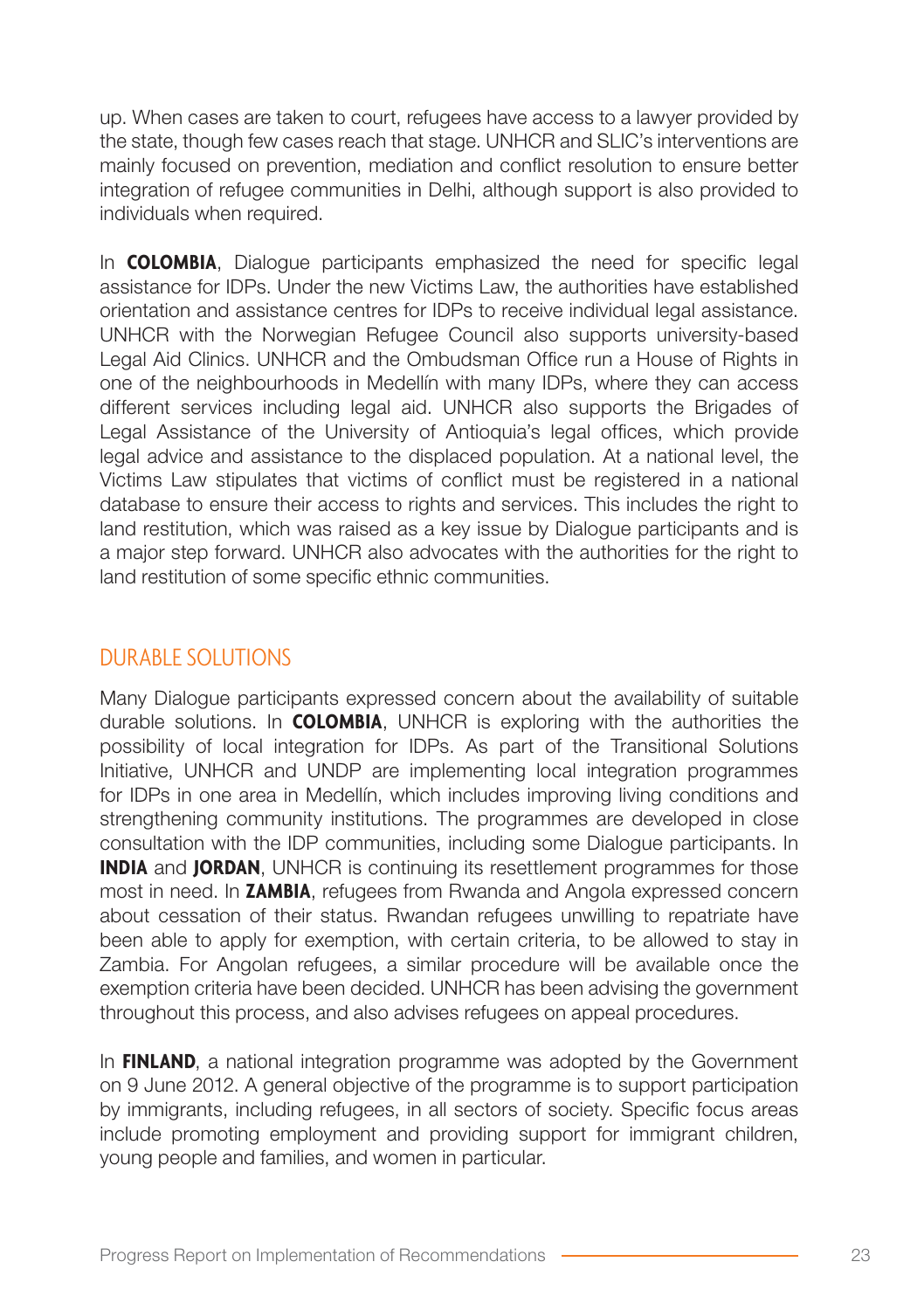

### V. EDUCATION

Dialogue participants identified education for girls and women as one of the most important ways to ensure meaningful protection, realize a better future, and facilitate durable solutions. Yet schools are often overcrowded, teaching is of poor quality, and the way to school and learning environments are unsafe. Secondary and tertiary education is often unavailable or prohibitively expensive, and may not always guarantee a job. Participants called for concrete steps to improve the availability, accessibility and quality of education, on an equal basis for girls and boys.

In urban contexts, UNHCR is working to integrate refugee and IDP children into the existing education system. In **JORDAN** and **INDIA**, refugees reported that access to public schools is not always automatically granted, and once in school language barriers and discrimination cause psychological distress and reduce motivation. To address this, UNHCR and partners now assist in individual cases, and make policy-level recommendations for schools. Partners also train teachers to better understand refugee trauma, making schools a more welcoming environment for refugees. Refugee children in Delhi can also attend after school homework classes, English classes, Hindi classes, remedial classes and bridge classes to enhance their prospects of admission in government schools. In Amman, remedial language classes are provided to students. The Jordanian Ministry of Education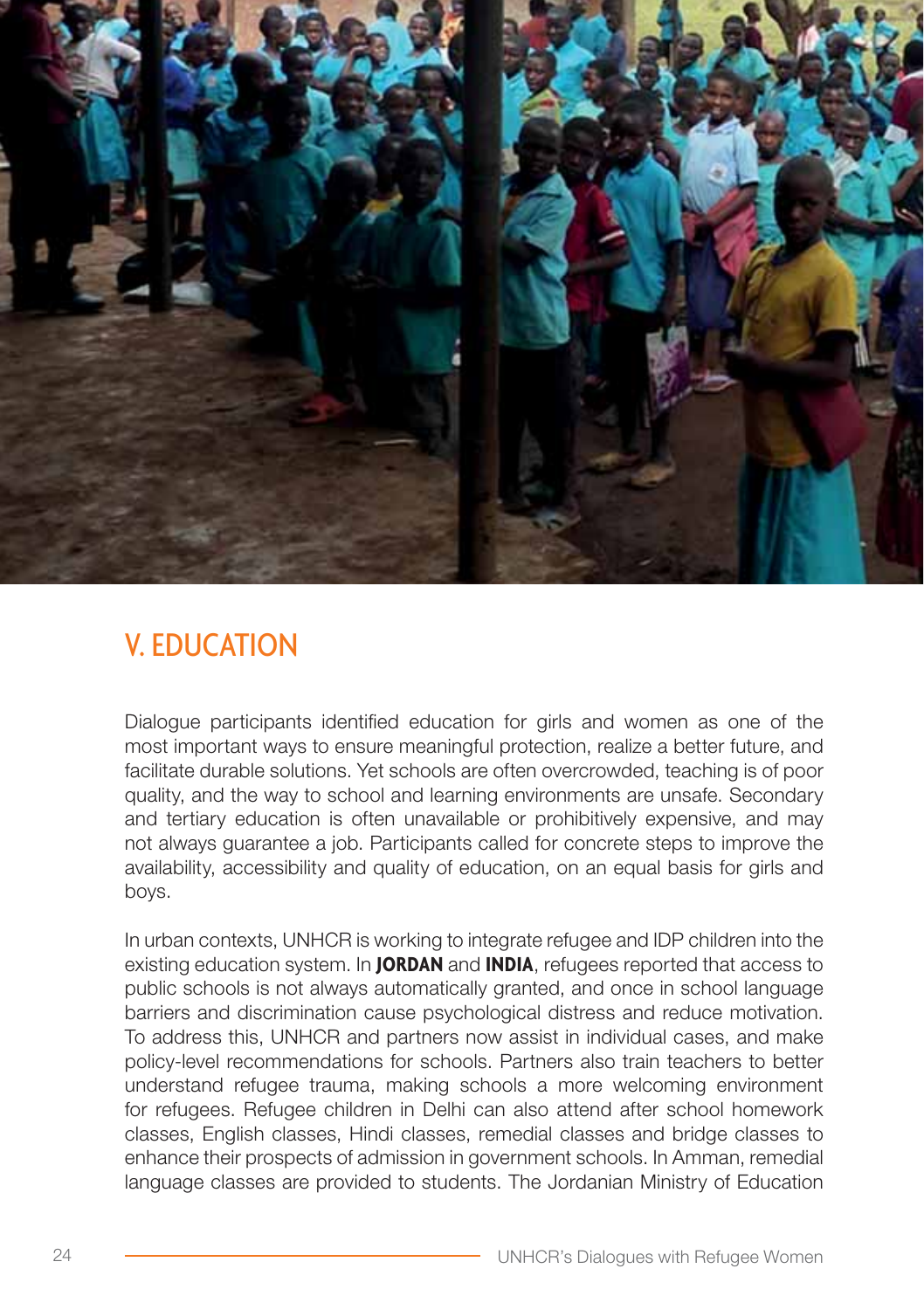

also offers literacy classes for adults, addressing another gap identified during the Dialogues.

In **ZAMBIA**, Dialogue participants expressed concern about the poor state of school buildings and the competencies of teachers. In response, some schools have been renovated, and small stipends have been introduced to attract and keep better qualified teachers. However, other obstacles to improving the quality of education remain such as a lack of scholarships for teachers' colleges, low salaries and unsuitable accommodation for teachers. In **UGANDA**, where problems with education in refugee settlements are similar to Zambia, extra classrooms and teachers' accommodation were constructed at primary schools. In addition, teacher salaries were raised to government standards.

Refugee women in **ZAMBIA** and **UGANDA** also asked for measures to improve safety for girls in schools. In both countries, specific teachers were appointed as focal points for students to report safety incidents to. The Zambian government ran a campaign on child rights in schools, and meetings between school teachers, the police, UNHCR and the government have resulted in the investigation and dismissal of several teachers. In **UGANDA**, extra and separate latrines in schools were constructed for girls and boys. To address the problem of children dropping out of school, which was raised during the Dialogues, child protection committees are following up on individual cases.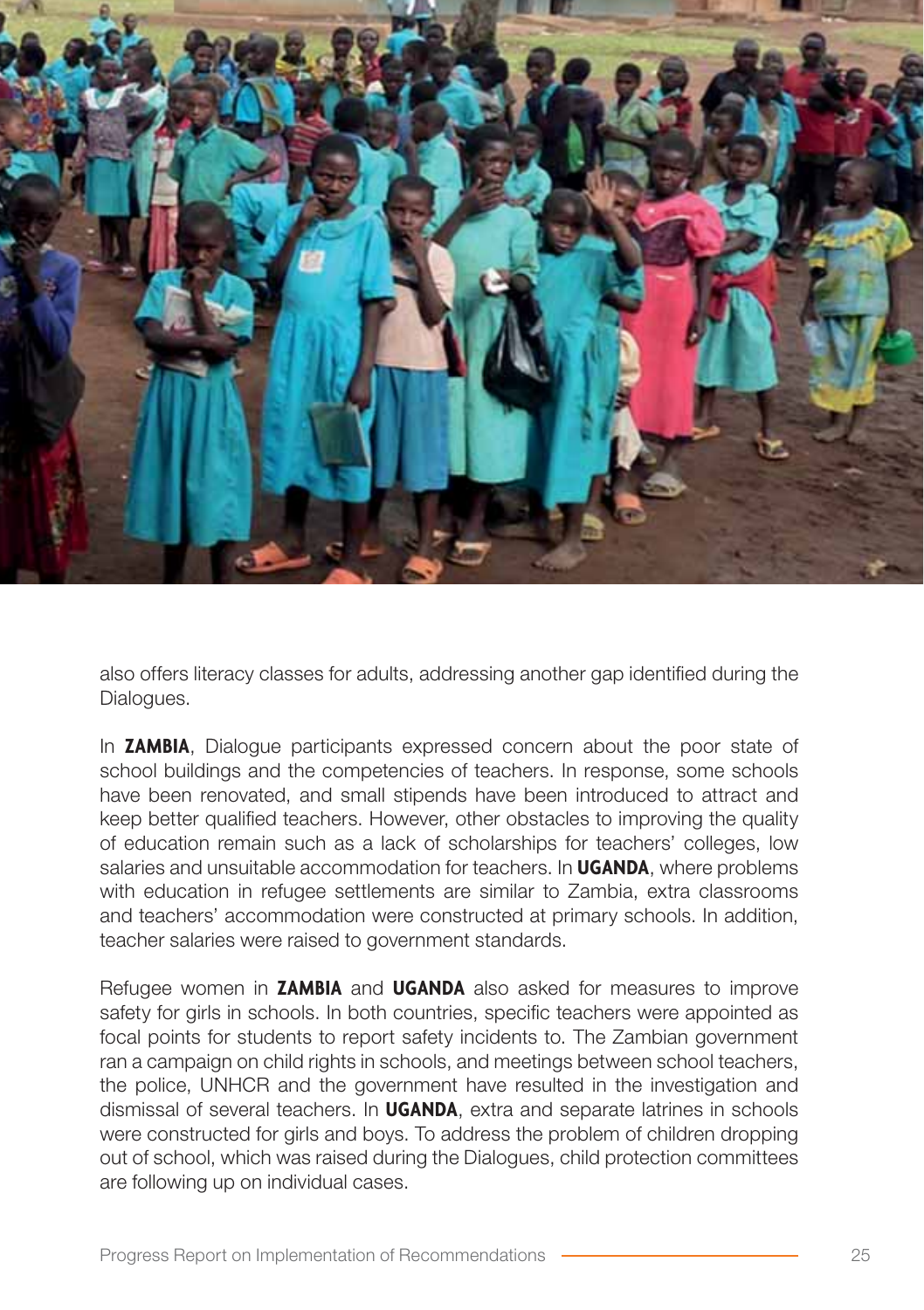## VI. ECONOMIC SELF-RELIANCE

The lack of opportunities to earn a viable income through decent work causes great hardship for refugees and IDPs. Dialogue participants mentioned a variety of obstacles, including difficulty in obtaining work permits or denial of the right to work, non-recognition of qualifications, high unemployment, lack of skills that are in demand, and language barriers. They called for greater training opportunities and increased access to decent employment opportunities.

In **JORDAN** and **INDIA**, refugees reported difficulties in finding decent jobs and exploitation by employers in the informal sector, as they are not allowed to work in the formal labour market. While the Government of **INDIA'S** recent decision to issue long term visas and work permits to mandate refugees will help them to establish themselves in the country, it will take time before this policy is implemented and its full impact is felt. UNHCR and partners try to assist by mediating between refugees and employers, but their influence is limited. In addition, in both countries income generating projects and vocational training provide an income to those most in need of support and can enable refugees to acquire relevant vocational and language skills. However, a lack of resources limits the projects' scale and refugees' wages, and many still struggle to find jobs after completing such training. In response to Dialogue participants' recommendations, UNHCR is reviewing its livelihoods programmes in both countries to make them more suited to refugee and market needs.

In **INDIA**, a business grant programme introduced last year has proven to be a success, with 40 out of 42 small businesses – half of them owned by women – still sustaining themselves. The project has been expanded this year with more slots and higher grants. In addition to this project, renewed income-generation programmes in India will reserve a designated number of spots for persons with disabilities, and persons who due to psychosocial problems cannot work on the labour market. In **ZAMBIA**, where refugees requested improvements in microfinance programmes, loans are issued to groups of women and/or groups of men only.

In **COLOMBIA**, Dialogue participants reported that while they have access to national vocational training programmes, they still have problems finding a job afterwards. UNHCR therefore advocates for increased IDP participation in the evaluation of such programmes, to make them better suited to their needs. This has, for example, resulted in a new income-generation project to grow vegetables in a neighbourhood in Medellín. In **INDIA**, UNHCR supports community-based development initiatives, such as two day-care centres run by the Myanmarese community. In addition, the University of New South Wales, with the support of UNHCR India and Australian Government funding, has established a Refugee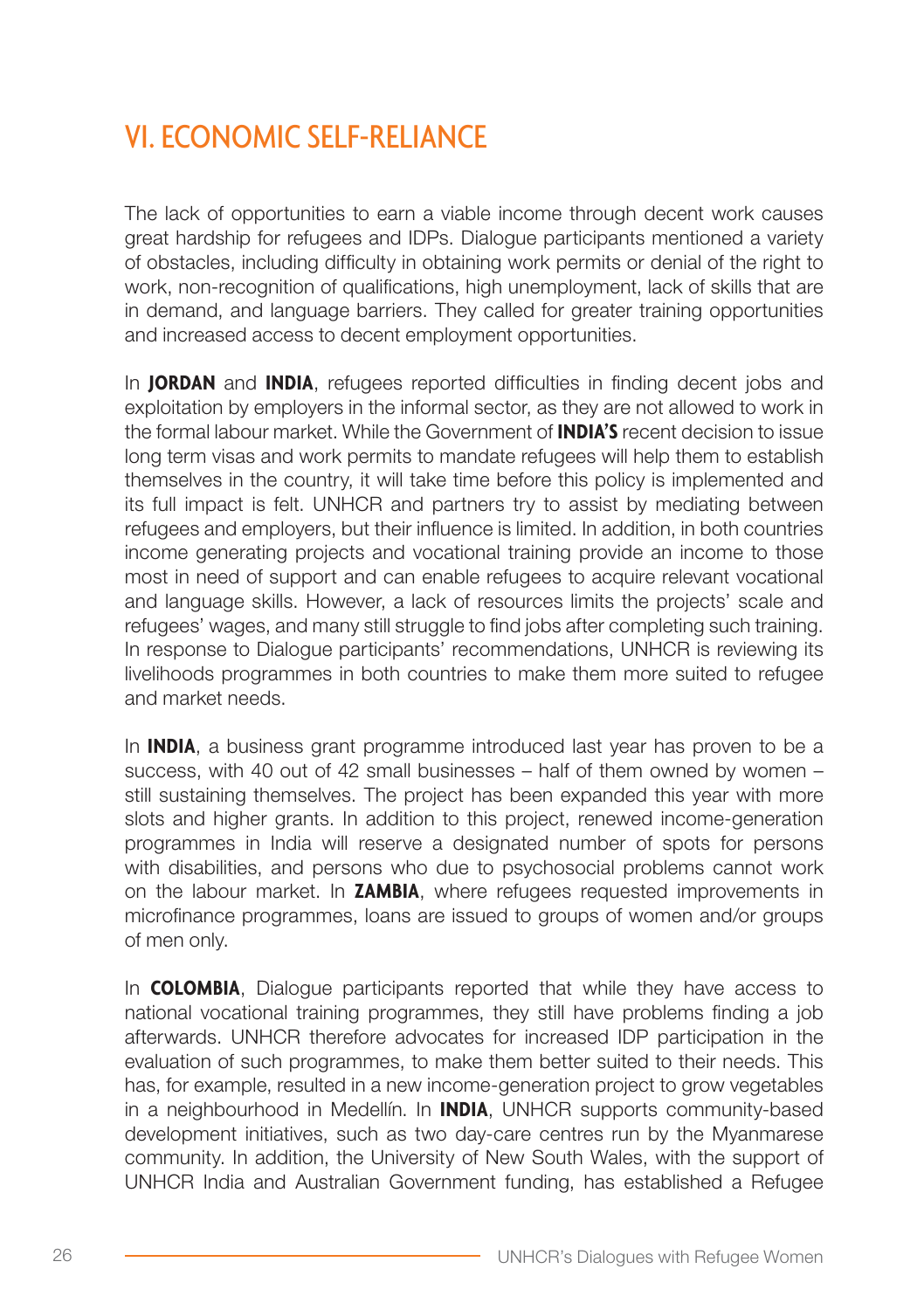

Community Development Programme through which Afghan and Somali refugees manage different education, livelihoods and psychosocial support projects.

In **ZAMBIA** and **THAILAND**, women also requested a targeted livelihoods programme to prevent women and girls from engaging in survival sex or, in Thailand, in bonded labour, in order to sustain their families. In response, in **ZAMBIA** groups of women now receive seeds for growing crops and a newly opened women's centre offers training in tailoring, crafts and poultry production. Training and meetings take into account women's schedules, to accommodate their other tasks. Community farming cooperatives that were initially supported by UNHCR are now able to secure their own funding. In **THAILAND**, livelihood programmes for refugees include the production and sale of handicrafts as well as micro-finance schemes. A community agriculture and nutrition programme enhances self-reliance and tackles malnutrition. However, funding constraints keep these projects small in scale, forcing many others to search for work outside the camps.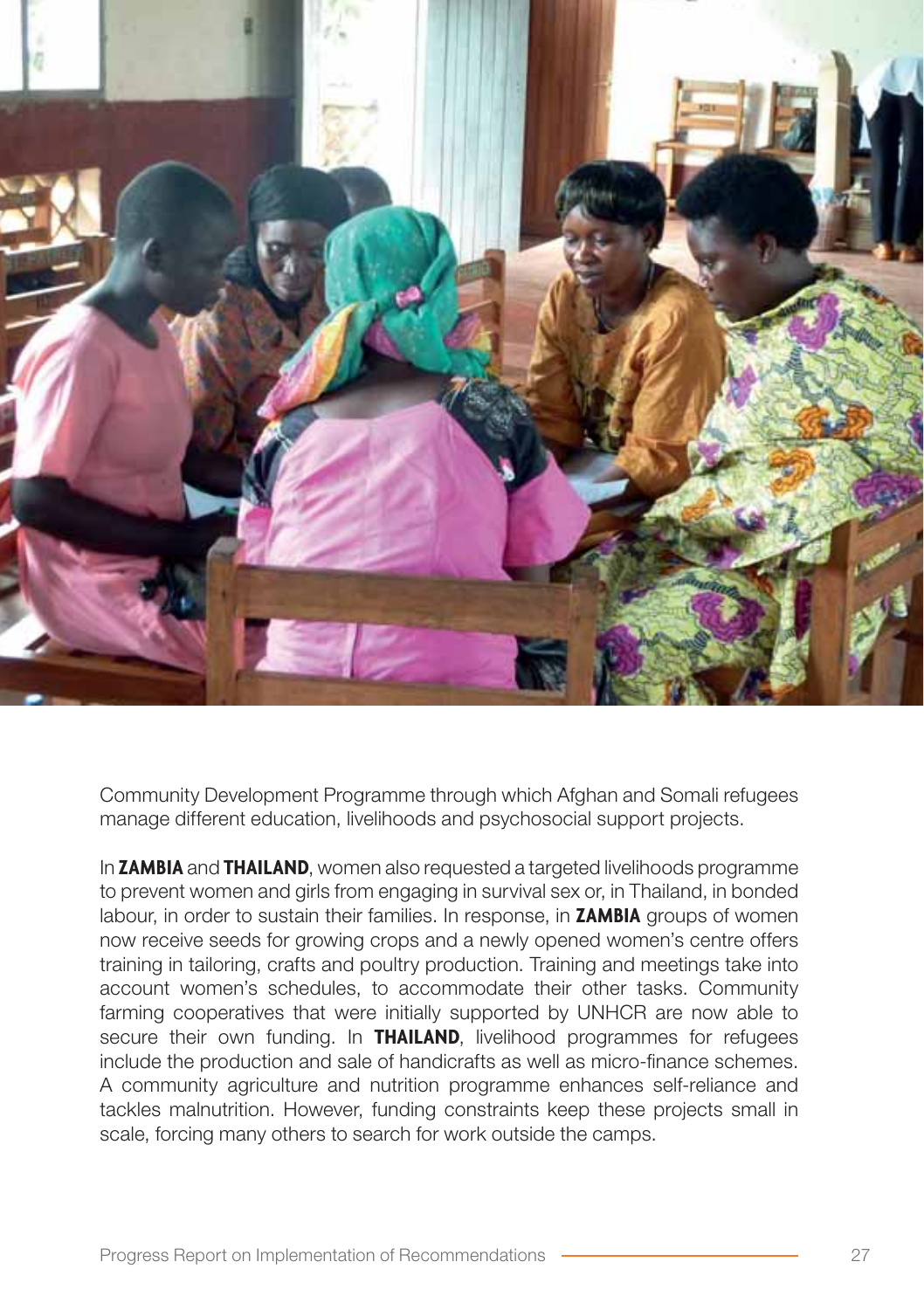

### VII. INDIVIDUAL DOCUMENTATION

During the Dialogues, participants stressed how crucial registration and identity documents are for their protection and access to basic services. Yet they reported that all too often, they continue to face obstacles in securing timely registration, acquiring documents, having these recognized by representatives of authorities and service providers, or getting birth certificates for newborns. They requested individual documentation that effectively grants legal status and access to rights, as well as birth certificates for all.

#### REGISTRATION AND DOCUMENTATION

In **COLOMBIA**, people living in remote areas often lack access to documents, especially women and indigenous and Afro-Colombian communities. While this also presents challenges prior to displacement, it becomes a serious problem when people are displaced to urban areas and need documents to prove their identity in order to access protection and assistance. The authorities therefore conduct registration and documentation campaigns for people living in remote and inaccessible areas; mobile units have issued 878,363 personal identification documents since 2000. UNHCR supports campaigns in rural areas, in Medellín and the surrounding region.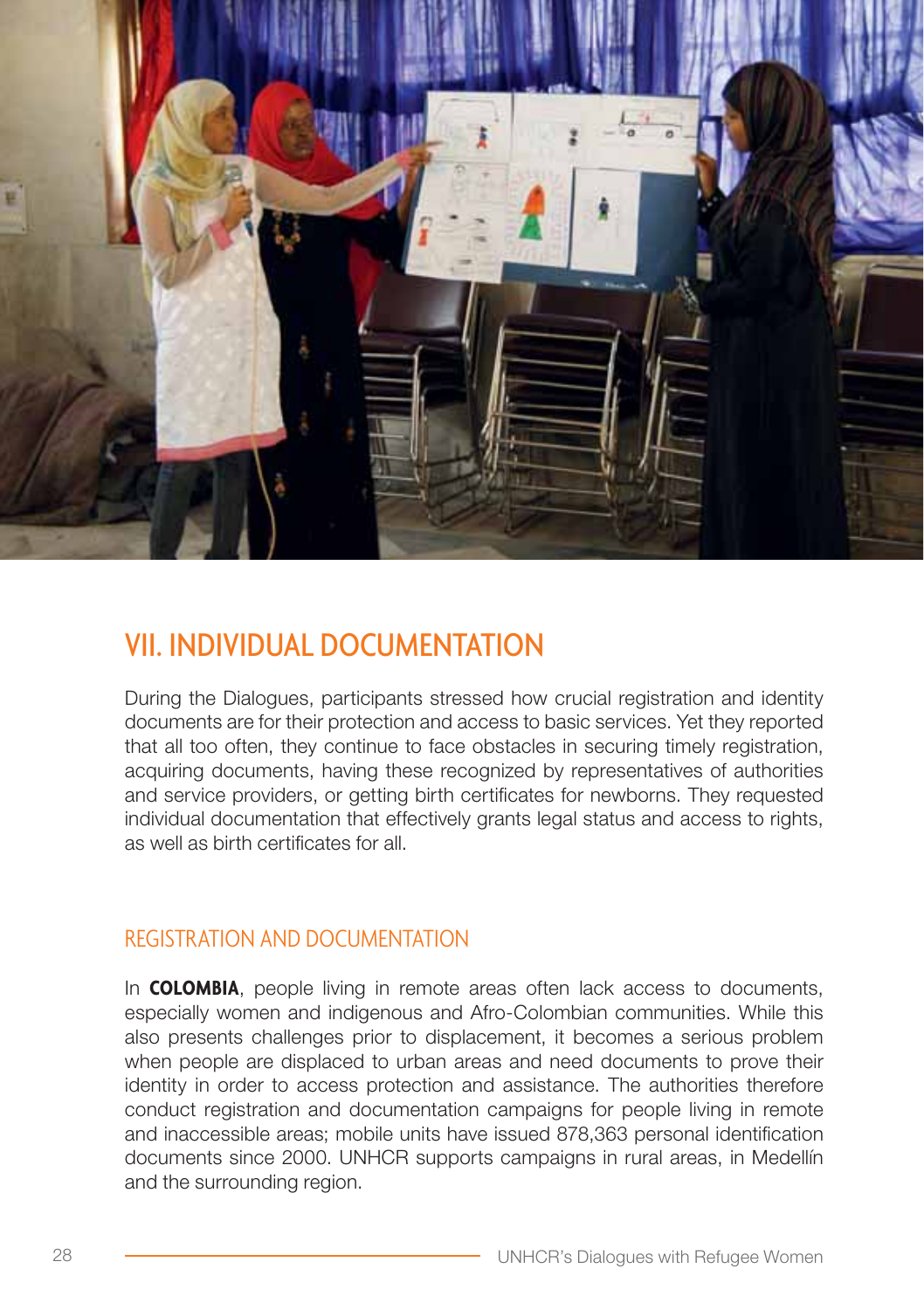In **ZAMBIA**, participants asked for identity cards to be issued to all refugees above 16 years of age. The Zambian Government and UNHCR have reinforced their efforts to ensure that all refugees in the settlements have documentation and that expired ID cards are replaced in a timely manner. Efforts to solve documentation problems for refugees in Lusaka are on-going. In **THAILAND**, the government has approved a "fast track" procedure that provides access to the Provincial Admission Board (PAB) asylum mechanism for unregistered residents in the nine temporary shelters, if they are immediate family members of resettled refugees and/or of registered camp residents whose resettlement is being processed. The absence of a registration process for a large number of the camp-based population is both a complex challenge and an on-going protection gap.

In **JORDAN** and **INDIA**, where asylum-seeker and refugee cards are not always recognized, UNHCR and its partners are sensitizing authorities and service providers on their purpose and legal effect, to increase their access to protection and services. In Jordan, training has been provided to residency and border police officials, judges, religious leaders, ministry and NGO staff, while in India sensitization efforts target police, hospital staff, school teachers and other relevant actors. In both countries, on-going efforts in this regard are needed due to a high turnover of staff. In addition, UNHCR in Delhi replaced the paper refugee certificates with smart ID cards. The new cards are more easily recognized by service providers, are more practical to carry and last longer. Likewise, as requested by Dialogue participants in **UGANDA**, all refugees of 16 years and above were given plastic photo identity cards. During a verification exercise, UNHCR and the Ugandan authorities ensured that all women received the identity cards.

UNHCR **INDIA** has also accelerated the refugee status determination procedure so that asylum-seekers, if recognized, receive refugee status and the benefits attached to it sooner. In addition, the Government of India recently announced a new policy to grant long-term visas to refugees recognized by UNHCR which will also allow them to work in the private sector and enrol in any academic institution. Although this is a major positive development, implementation remains slow.

#### BIRTH REGISTRATION

In response to requests to facilitate access to birth certificates by refugees in settlements in **ZAMBIA**, a mobile birth registration campaign was held, resulting in the issuance of almost 1,000 certificates to Angolan children. Since 2012, such campaigns will be held biannually, and the community will be trained to complete and submit birth registration forms to the authorities to allow for continuous registration. In **INDIA** and **JORDAN**, refugees have access to birth certificates on the same basis as nationals. Where necessary, UNHCR informs them about the procedure and facilitates access.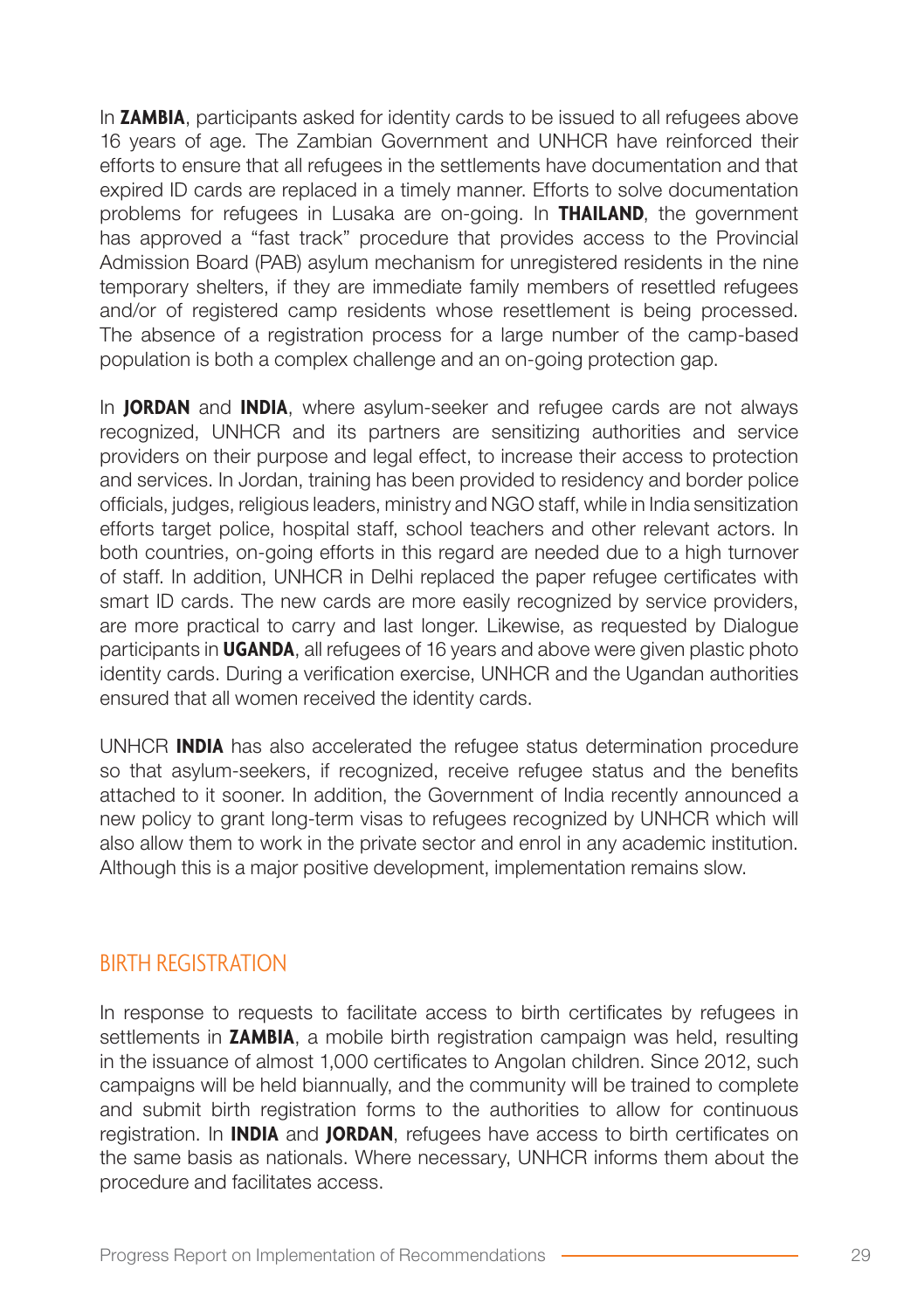## **VIII. HEALTH**

The lack of access to quality health care, including reproductive health care, was a source of great concern to Dialogue participants in all countries. Treatment and medication is not always available or is too expensive, and there are insufficient ambulances for emergency cases. Participants asked for non-discriminatory access to health care in urban areas so that they would be able to receive the same services as nationals, including access to mental health care and male and female interpreters to overcome language barriers.

Refugees in camps asked for staff to be trained in performing caesareans and other reproductive health care to meet the needs of rape survivors and young pregnant women and girls. In response, in **ZAMBIA** health workers provide information to the refugee community on family planning, STIs, HIV and AIDS and other reproductive health issues. Traditional birth attendants in the refugee community received training from medical staff to improve their skills and report births to health institutions. Similarly, in **THAILAND** the American Refugee Committee provided training on SGBV and reproductive health for camp-based health agency staff in two camps, and further training is planned in a third. New water points were constructed to increase supply and access to safe water.

In **UGANDA**, the availability of emergency care increased with the procurement of a second ambulance for the settlement. Access to specialized health care improved with UNHCR-supported visits by dentists, ophthalmologist and others, and the recruitment of an additional doctor. In response to women's concerns about privacy in the health centres, separate rooms were created for men and women. To improve access to clean drinking water, new water points were constructed and all households were given new water containers.

In **JORDAN**, refugees requested better coordination between health services. UNHCR's partners have introduced appointment systems and designated focal points to coordinate services and inform refugees of their appointments, to reduce waiting hours, travel time and costs. UNHCR disseminated brochures and posters to inform refugees about available emergency care procedures and facilitate their access. In **INDIA**, refugees reported they had language problems and felt discriminated against by health personnel. UNHCR's NGO partners in Delhi have sensitized public hospital staff on the situation and specific needs of refugees, and the availability of interpreters in hospitals is being monitored. Following requests for increased access to psycho-social support, UNHCR opened two new protection outreach centres in north and south Delhi. As needs outweigh the availability of these services, refugees indicated they could counsel other community members if given training.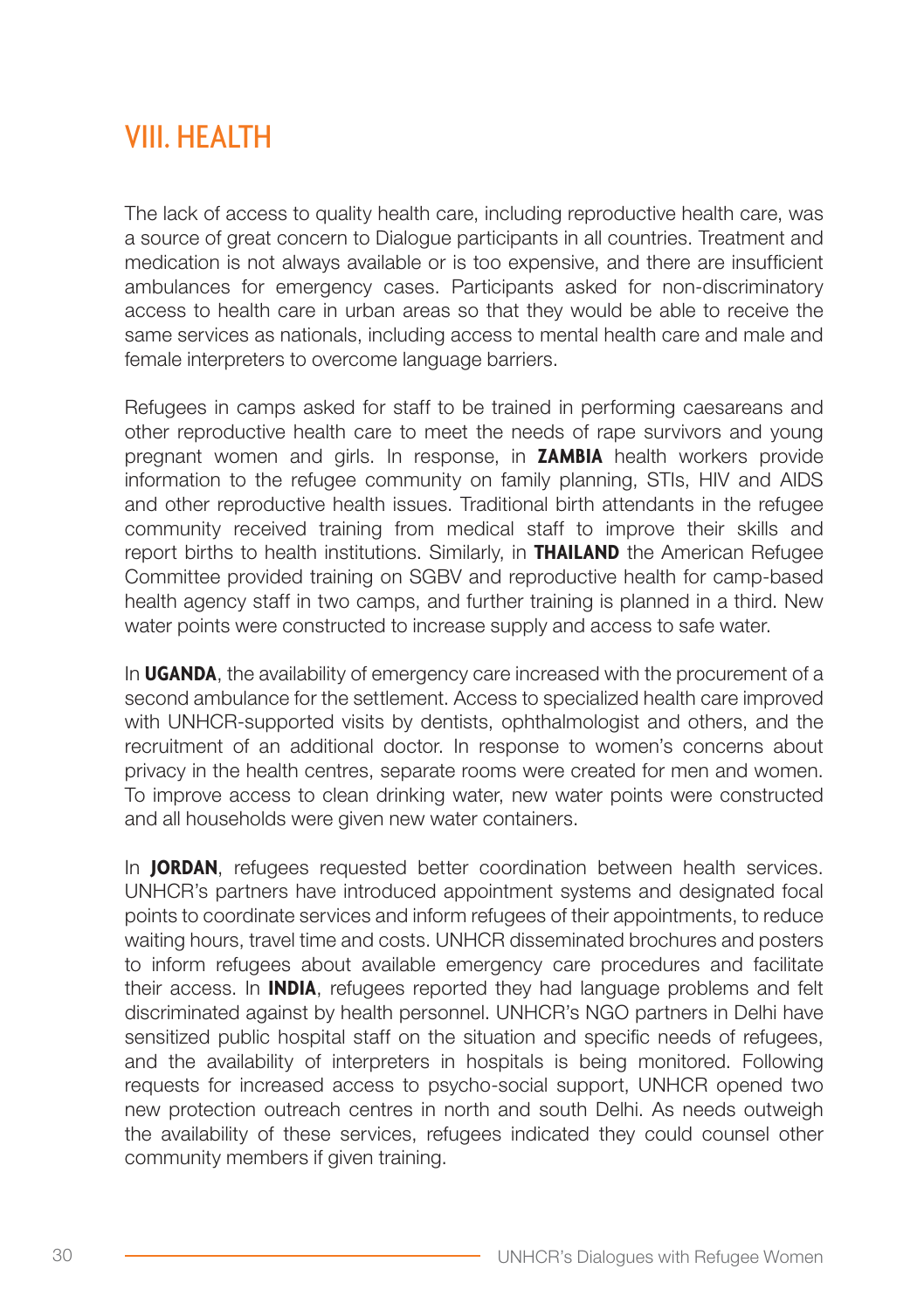

The specific health needs of older persons were also a recurring theme during the Dialogues. In **COLOMBIA**, where IDPs requested specific attention for the health needs of elderly IDPs, UNHCR has been working with the association of elderly IDPs in Medellín to increase their access to forums where they can advocate for their rights.

In **FINLAND**, one of the major issues raised by Dialogue participants was the need for those working with refugees to understand the impact and severity of their pre-arrival traumatic experiences. In response, in autumn 2012 and spring 2013, the Finnish Immigration Service will start providing training to reception centre staff on psychosocial support. This psychotherapeutic skills training will be based on known and tested therapy frameworks and techniques. **FINLAND** has also launched a project to integrate an electronic health care information system within the reception system, to facilitate more effective provision of health care services to asylum-seekers.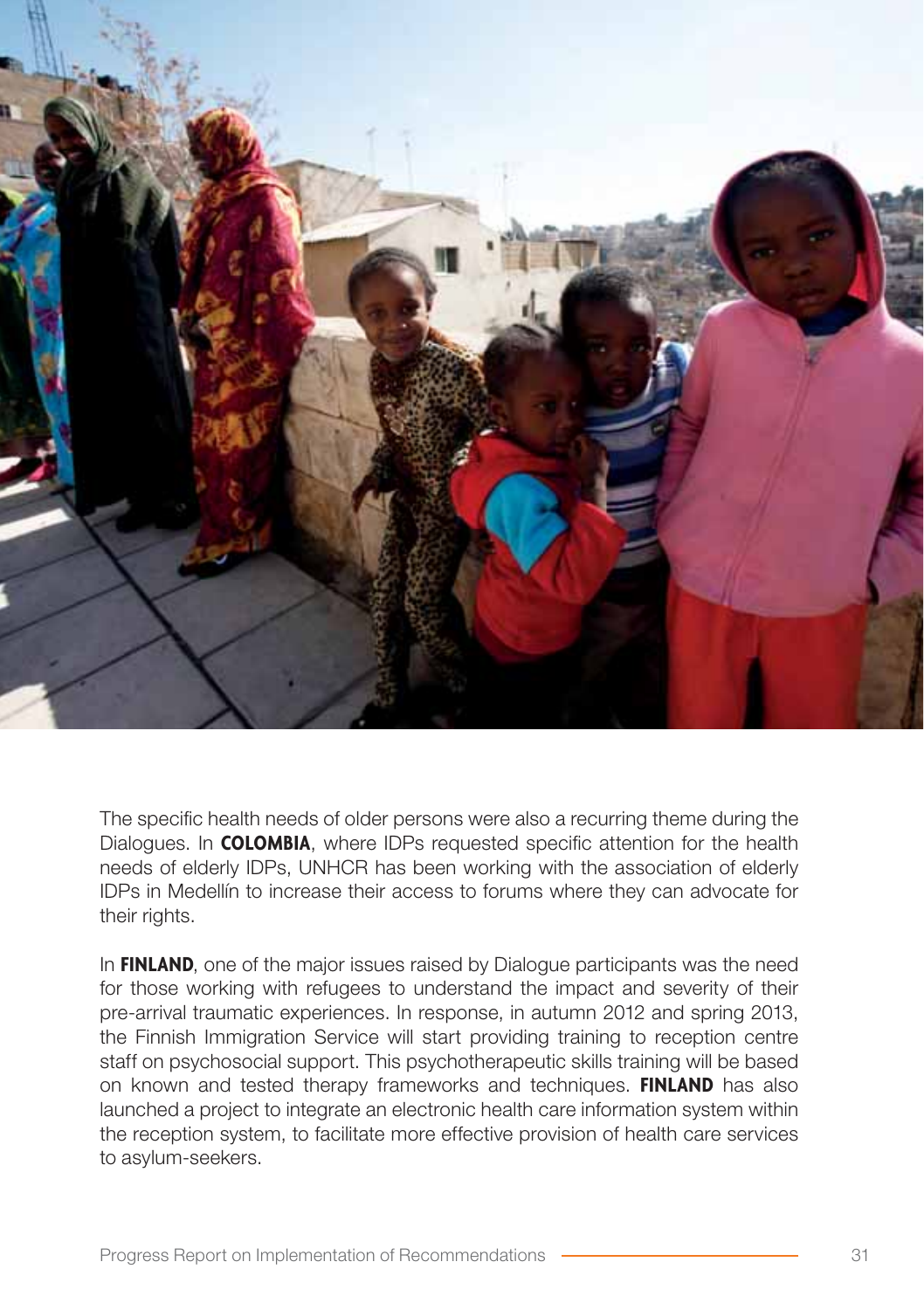32 UNHCR's Dialogues with Refugee Women

 $-24$ 

**R** 

 $\mathbf{x}_{\mathbf{x}}$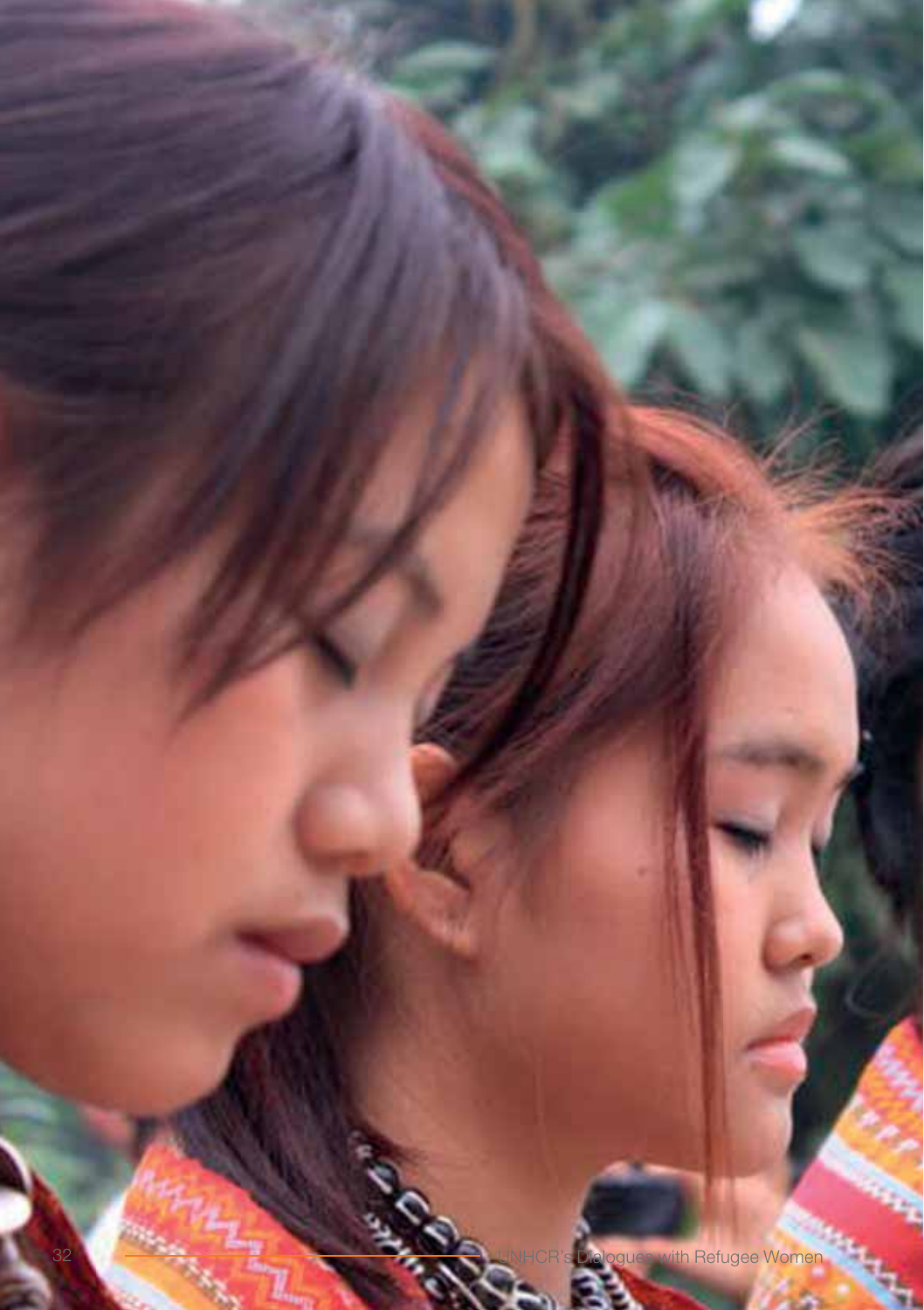## IX. SANITARY MATERIALS

In all Dialogue locations, refugee women and girls indicated that a lack of sanitary materials could lead to serious health problems, and hinders their ability to engage in daily activities such as work or school. It also negatively impacts on their sense of dignity and causes great shame. They stressed the importance for UNHCR to consult with them on their needs and preferences for sanitary materials. This year, 27 UNHCR operations improved their provision of sanitary materials, following UNHCR's pledge to do so during the Ministerial Meeting in December 2011.

Upon the request of Dialogue participants in **ZAMBIA**, UNHCR added a bucket to the sanitary materials package so women and girls can more easily wash disposable materials in a hygienic way. Three months' supply of sanitary materials was also included in the repatriation package for refugees returning to their home country. In **THAILAND**, distribution of sanitary materials has been expanded to include all unregistered women, as opposed to only those identified as vulnerable. While this meant a reduction in quantity due to budgetary constraints, refugees preferred the materials to be distributed equally to all women in the camps. In **INDIA**, asylumseeker women and girls now receive sanitary materials from selected pharmacies, which has made the delivery much faster. The package now also includes soap and underwear. In **COLOMBIA**, sanitary materials are included in the emergency response kit provided to IDPs by the authorities upon their arrival in the city. However, no systematic distribution of sanitary materials takes place, as IDPs do not receive material assistance. Further, follow up consultations with women indicate that there are still some issues with the quantity and quality of the materials. In **UGANDA**, as per the request of Dialogue participants, the distribution system has been changed and delivery is now carried out with the help of refugee village women representatives. Before each distribution, hygiene promotion talks are held, followed by discussions in schools.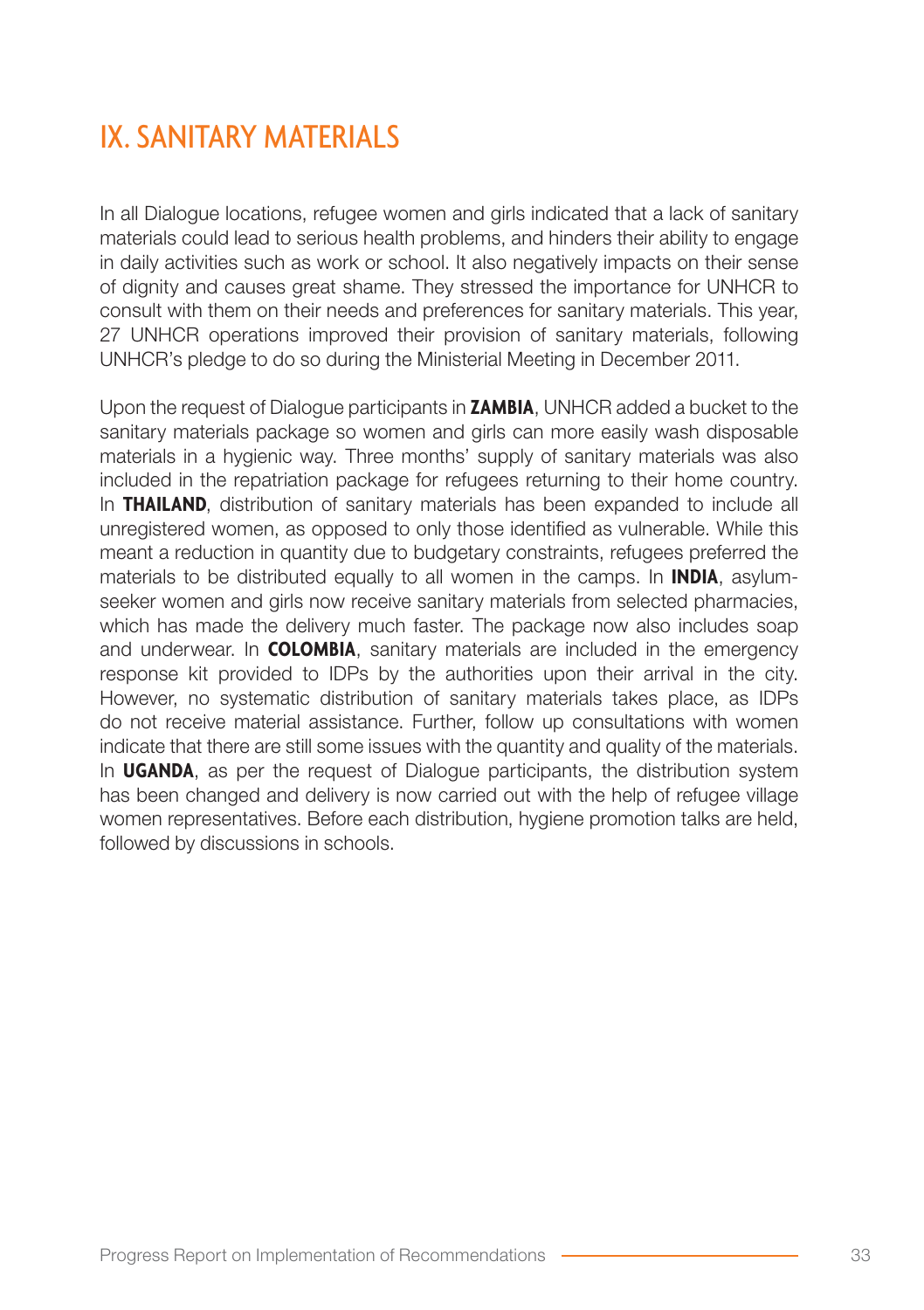

## X. SHELTER

Dialogue participants reported numerous problems with finding adequate shelter. Both in urban and rural settings, many refugees and IDPs live in houses that are overcrowded, unhealthy and unsafe, putting women and girls at particular risk of SGBV. The lack of space and privacy also causes tensions within families, which may lead to domestic violence. In camp settings, participants requested better housing materials, allowing them to build safe and adequate shelters for their families.

In response, in **THAILAND** carpenters are upgrading individual shelters according to needs assessments. The refugee community assists in determining needs and prioritizing certain individuals or families for shelter improvements. In **ZAMBIA**, a vocational training scheme was recently introduced that offers short courses in house construction and repair, carpentry and brick laying. Through its implementing partners, UNHCR has been warning the community against the risks of overcrowding and advising refugees on how to improve their shelters. Locks for security – especially important for women and girls – are included in building material packages. Additional assistance in shelter construction is available for persons with specific needs in Zambia and **UGANDA**.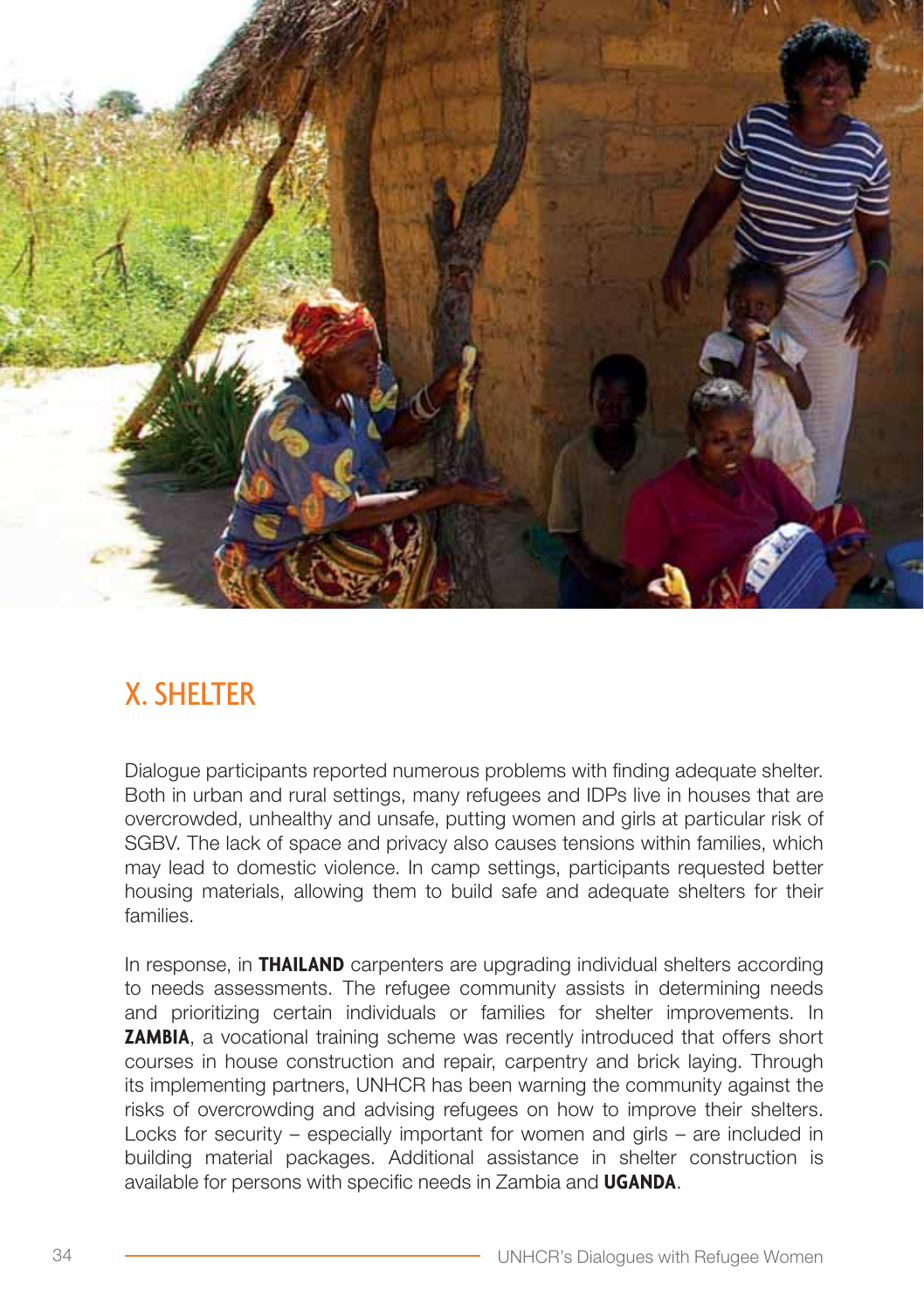

In urban areas, refugees reported exploitation by landlords and high rents. As resources for general housing subsidies or special accommodation are not available, they have to pay high local market prices. In **INDIA**, one of UNHCR's partners advises refugees when they have problems with their landlords, supports refugees in reporting cases of exploitation to the police, and assists in finding temporary safe shelters for vulnerable persons such as single young women. They also bring refugees and members of resident welfare organizations together to learn about the refugees' circumstances, improving understanding and relations with the local community. However, finding adequate, safe and affordable housing remains a challenge in these and other urban areas.

In **FINLAND**, the Dialogue highlighted the need for increased communication between reception centre staff and asylum-seekers. Reception centres collect feedback from clients annually, based on a standard form prepared by the Finnish Immigration Service. This allows them to identify issues of particular importance to the life and well-being of asylum-seekers. In addition, since the Dialogues reception centres have started to organize regular group-based discussions, to empower and involve the asylum-seekers in improving reception conditions. Asylum-seekers have also been encouraged to actively engage in running the centres, which are considered as social and health care units.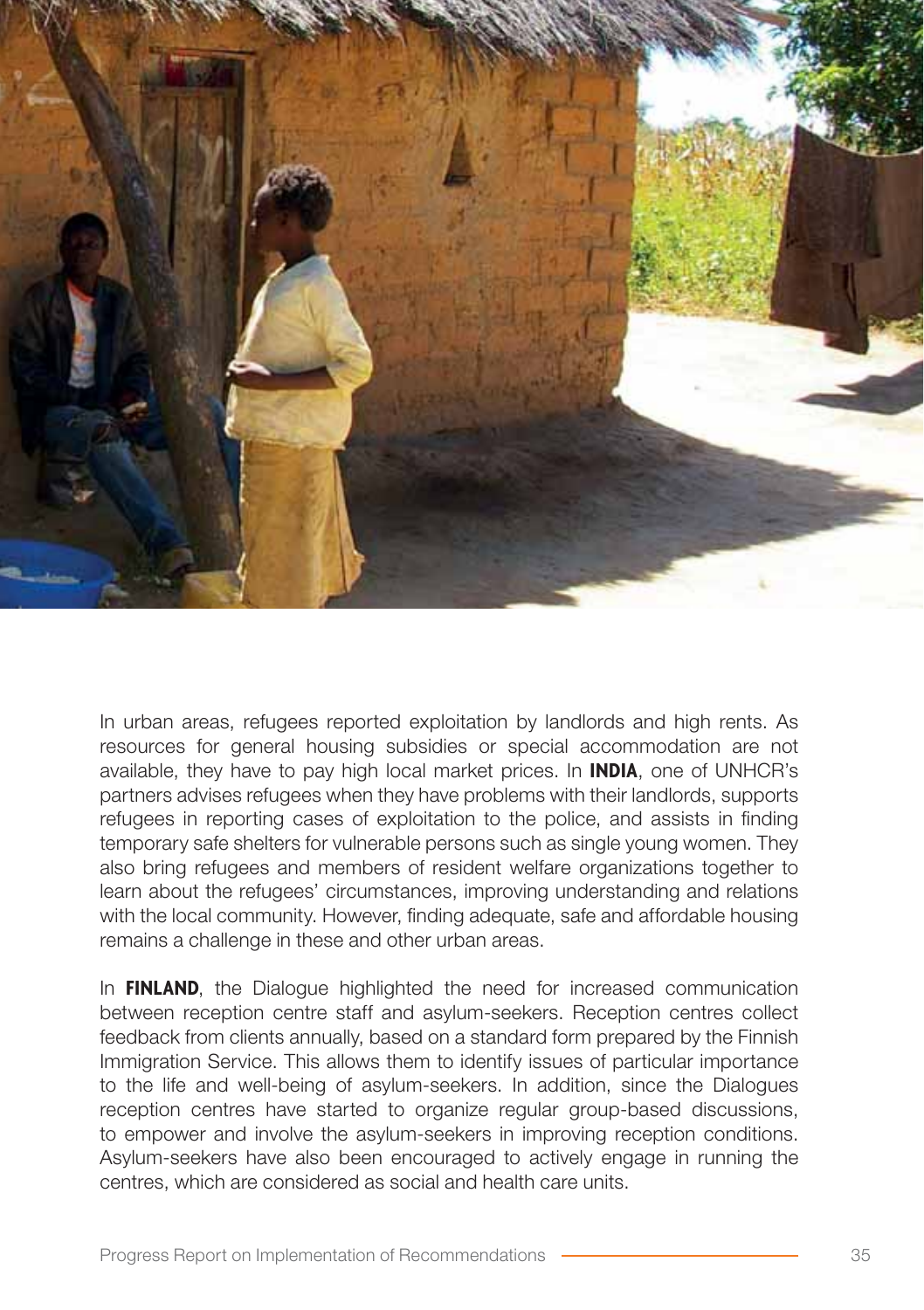## **CONCLUSION**

The protection environments in which UNHCR operates are inherently complex. UNHCR, implementing partners, government authorities and displaced people themselves must constantly balance competing priorities, and frequently confront an array of practical, financial, social, political and cultural barriers in striving to meet the needs of displaced men, women, boys and girls. The Dialogues were a valuable and inspiring process in a number of respects. Despite these unrelenting challenges, they demonstrated the strength, resilience and vision of displaced women and girls, and the willingness of relevant stakeholders to actively engage with them to better understand the protection challenges they face. As this report has demonstrated, the process did not stop there: numerous projects and activities have since been initiated, strengthened or re-focused in order to improve protection responses and better address the needs of women and girls.

As explained, the Dialogues went beyond UNHCR's usual methods of consulting with persons of its concern. They brought together a wide range of relevant stakeholders and focused specifically on the protection situation of displaced women and girls. They not only provided a forum to explore in detail the challenges they face, but also fostered constructive discussion as to how these could be resolved. The resulting recommendations have clearly influenced the work of UNHCR, its partners and other stakeholders, as well as the efforts of displaced women and girls themselves. More asylum-seekers, refugees and IDPs are now registered, have obtained documents and are able to access protection and services. Women's influence on decisions affecting their lives has increased, and some have improved their livelihoods. Efforts are on-going to improve access to and quality of education, shelter and health care. Refugees and IDPs receive support to access justice and have their rights respected. More women and girls receive sanitary materials. Programmes to prevent and respond to sexual and gender-based violence have been strengthened.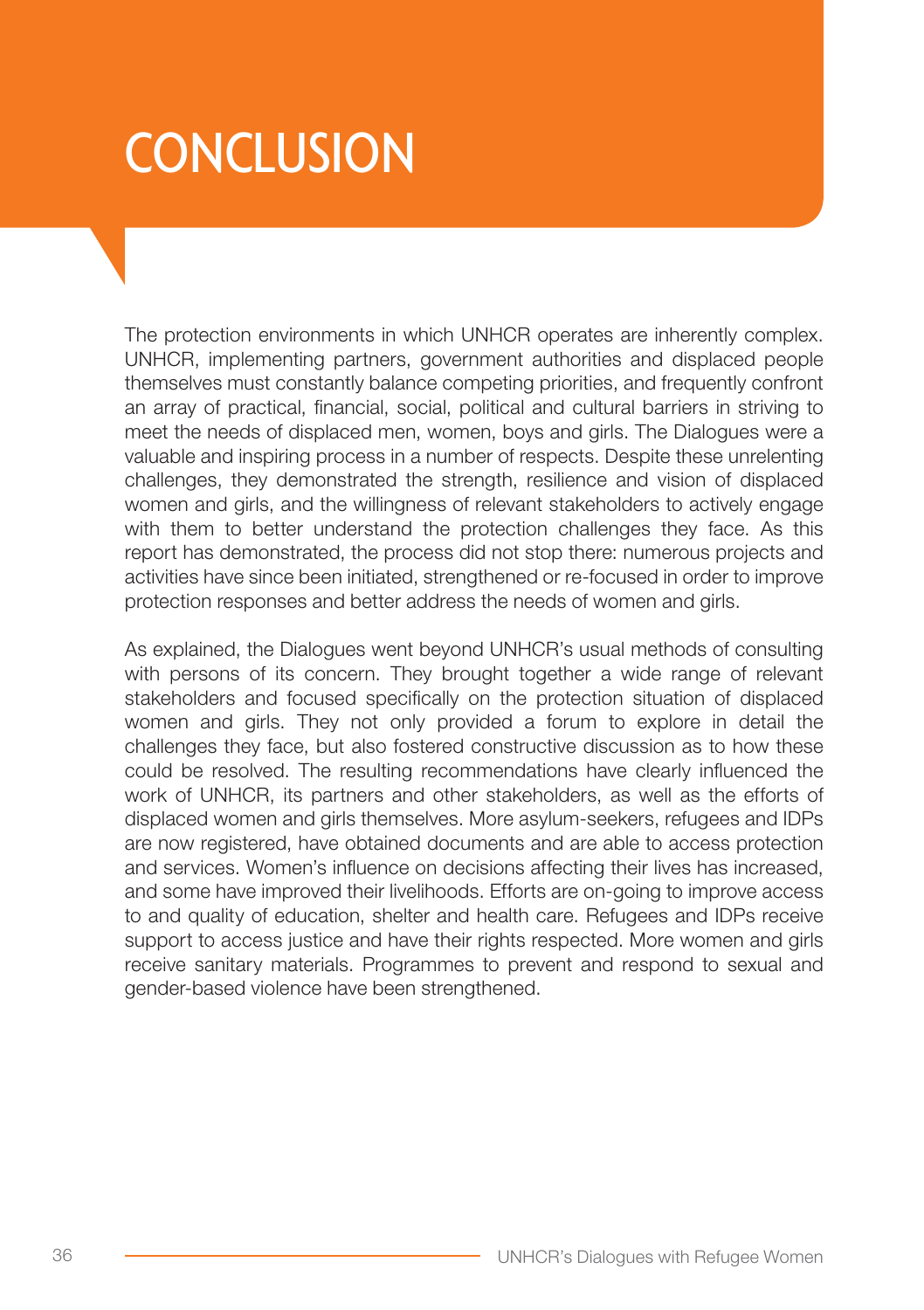Despite such progress, some of the abovementioned barriers cannot be easily overcome and many of the problems highlighted by Dialogue participants remain. Refugee and displaced women, girls, boys and men still suffer the consequences of inadequate education, health care and housing, struggle to make a living, fear for their safety and are subject to discrimination and violence. Further, many women still do not have a meaningful say in decisions made at the family or community level. One of the Dialogues' major achievements, however, has been to generate a new level of commitment and dedication to addressing such challenges, including among women and girls themselves. This is clearly evidenced by the steps that have already been taken, as set out in this report. What is now needed is to maintain the momentum built during the Dialogues, and ensure that the protection of women and girls remains a high priority for UNHCR and all other relevant stakeholders, both in and beyond the Dialogue locations.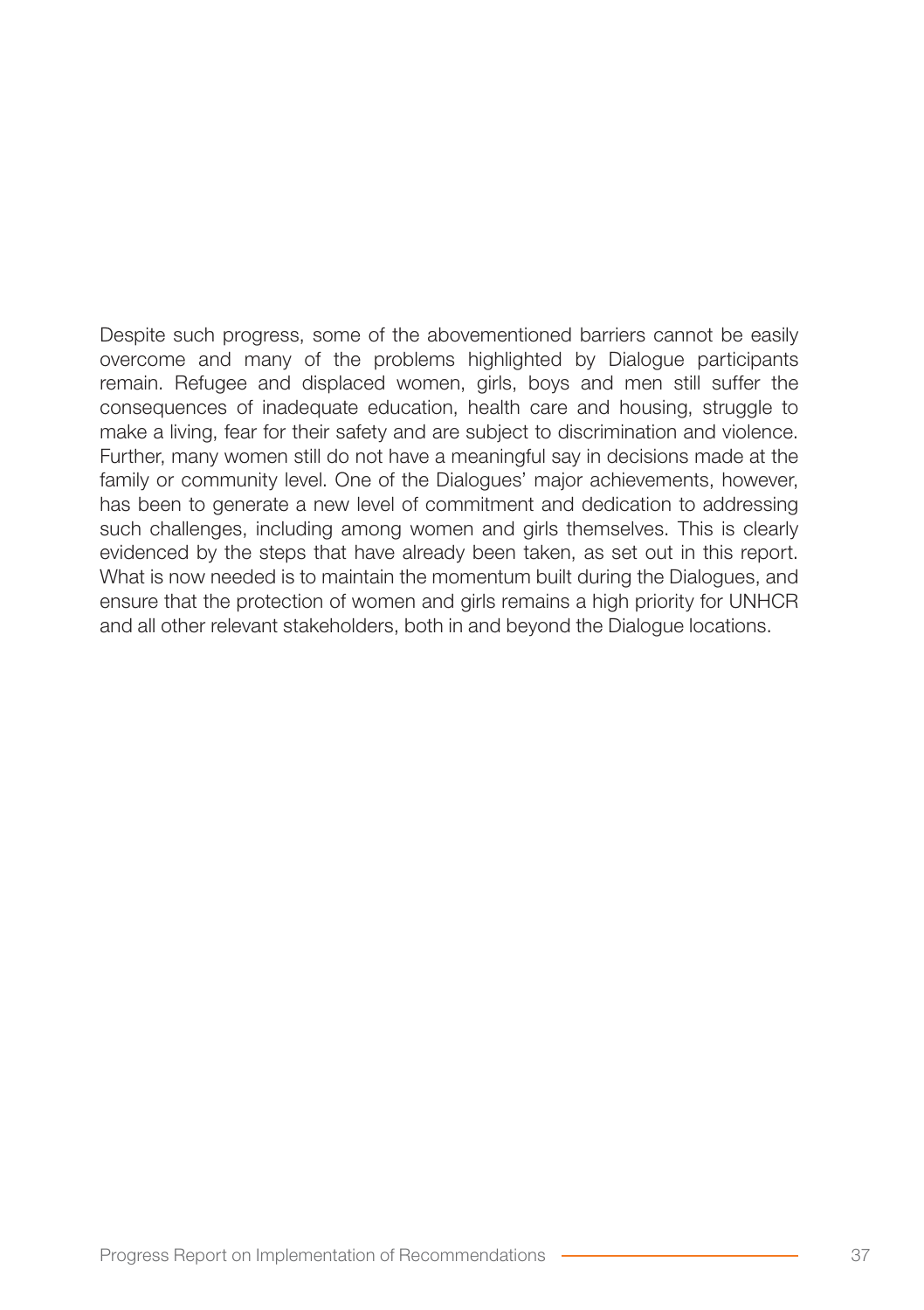## ANNEX I: SUMMARY OVERVIEW OF ACTION TAKEN IN THE TEN PROTECTION AREAS

#### **PROTECTION AREA ACTIONS TAKEN AND RESULTS ACHIEVED**

| <b>WOMEN IN</b><br><b>LEADERSHIP</b>                        | • establishment of women's forums and provision of<br>leadership training to all women leaders (UGANDA)<br>• creation of all-women food distribution committees<br>(ZAMBIA)                |  |  |
|-------------------------------------------------------------|--------------------------------------------------------------------------------------------------------------------------------------------------------------------------------------------|--|--|
|                                                             | • selection of "Dialogue Ambassadors" who sensitize the<br>community on gender equality and SGBV, encourage<br>women's leadership and support other initiatives ( <b>ZAMBIA</b> )          |  |  |
|                                                             | • monthly meetings between UNHCR and the Myanmarese<br>women's refugee committee; biannual open house<br>meetings and targeted participatory assessments for all<br>refugee groups (INDIA) |  |  |
|                                                             | • capacity building for IDP organizations (COLOMBIA)                                                                                                                                       |  |  |
|                                                             | • creation of a "youth rights school", promoting leadership<br>and strengthen positive relations with the community<br>(COLOMBIA)                                                          |  |  |
| <b>SEXUAL AND</b><br><b>GENDER-BASED</b><br><b>VIOLENCE</b> | • construction of a new safe house and strengthening<br>of response and referral mechanisms (UGANDA)                                                                                       |  |  |
|                                                             | • inclusion of men and boys in programmes to prevent SGBV<br>through awareness-raising and training (JORDAN, ZAMBIA)                                                                       |  |  |
|                                                             | • peer-to-peer groups for men on substance abuse and<br>domestic violence, and engaging men as role models for<br>others (THAILAND)                                                        |  |  |
|                                                             | • community-based SGBV prevention and response such<br>as a safe house, crèche, neighbourhood watch systems<br>(INDIA)                                                                     |  |  |
|                                                             | • awareness-raising campaigns for children in schools<br>(ZAMBIA, JORDAN)                                                                                                                  |  |  |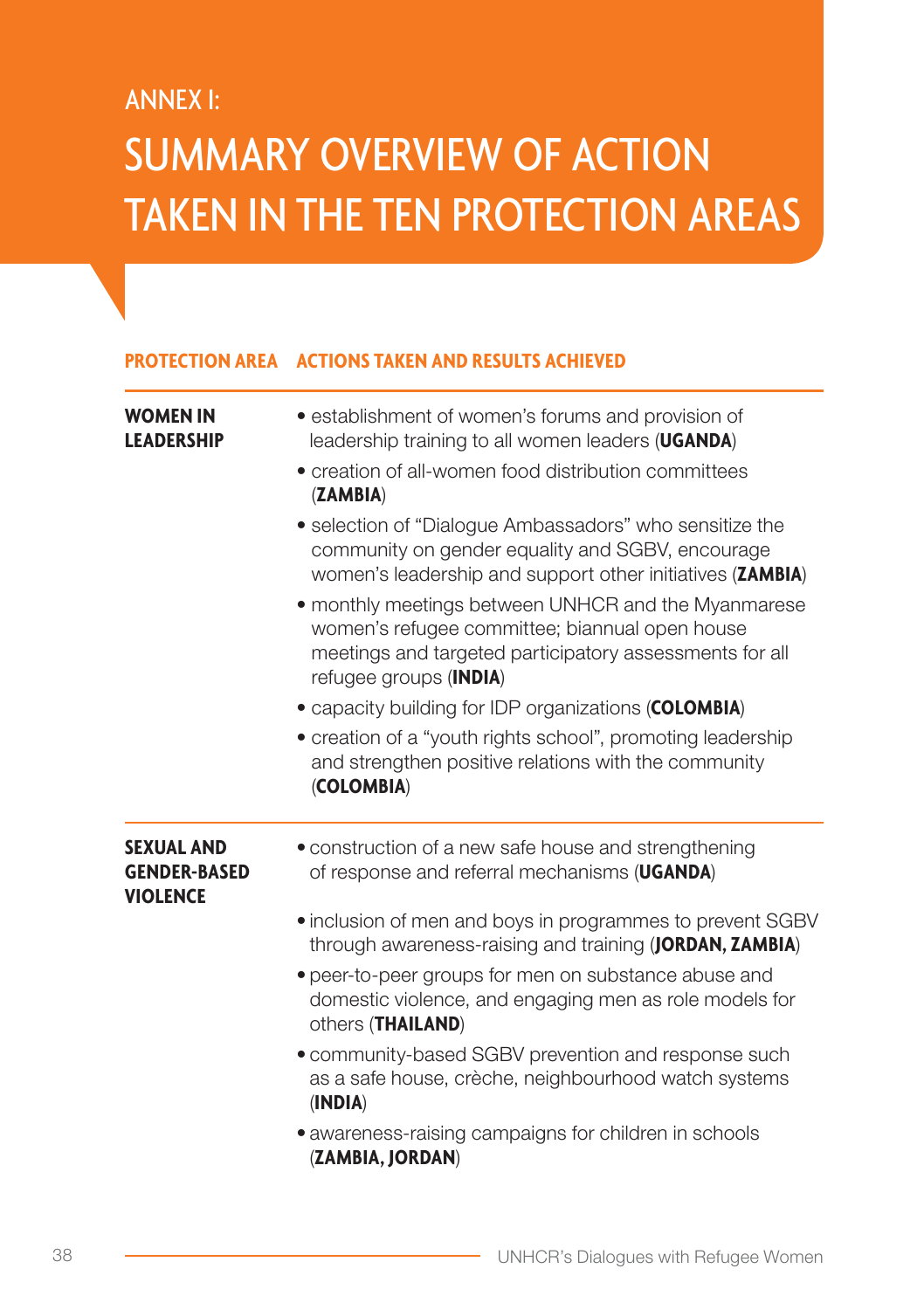|                                          | • training courses for local authorities and service providers<br>working with ethnic minorities and immigrants, including<br>refugees, on how to identify violence and intervene<br>(FINLAND)                                                                                      |
|------------------------------------------|-------------------------------------------------------------------------------------------------------------------------------------------------------------------------------------------------------------------------------------------------------------------------------------|
|                                          | · improved quick and multi-sectoral reporting and response<br>systems for survivors through a 24/7 telephone line and<br>follow up on cases (JORDAN), a government-led integral<br>response programme with assistance centres (COLOMBIA)<br>and health information centres (ZAMBIA) |
|                                          | • increased availability of UNHCR protection and community<br>services staff and psycho-social counselling through the<br>opening of new protection outreach centres (INDIA)                                                                                                        |
|                                          | · improved access to formal justice systems (THAILAND)                                                                                                                                                                                                                              |
|                                          | · introduction of female police officers in refugee settlements<br>(ZAMBIA)                                                                                                                                                                                                         |
| <b>OTHER FORMS</b><br><b>OF VIOLENCE</b> | • improved services for vulnerable asylum-seekers,<br>including those who are victims or at risk of human<br>trafficking (FINLAND)                                                                                                                                                  |
|                                          | · sensitization for service providers on refugee issues, to<br>reduce discrimination and xenophobia<br>(JORDAN, INDIA)                                                                                                                                                              |
|                                          | • creation of youth clubs including refugee and local children,<br>who together organize activities to promote mutual<br>understanding (INDIA)                                                                                                                                      |
|                                          | • community-based initiatives to reduce juvenile delinquency,<br>including activities for youth and counselling (THAILAND)                                                                                                                                                          |
|                                          | · government-led efforts to curb gang-based armed violence<br>in urban areas (COLOMBIA)                                                                                                                                                                                             |
| <b>LEGAL ISSUES</b>                      | • regular visits of mobile courts and paralegals for<br>adjudication and legal aid (ZAMBIA)                                                                                                                                                                                         |
|                                          | • sensitization of magistrates on SGBV to improve court<br>rulings (ZAMBIA)                                                                                                                                                                                                         |
|                                          | • 24/7 legal telephone service providing legal advice and<br>access to pro-bono lawyers (JORDAN)                                                                                                                                                                                    |
|                                          | · provision of legal advice, support in reporting cases to the<br>police and improving relations between refugees, police<br>and local communities (INDIA)                                                                                                                          |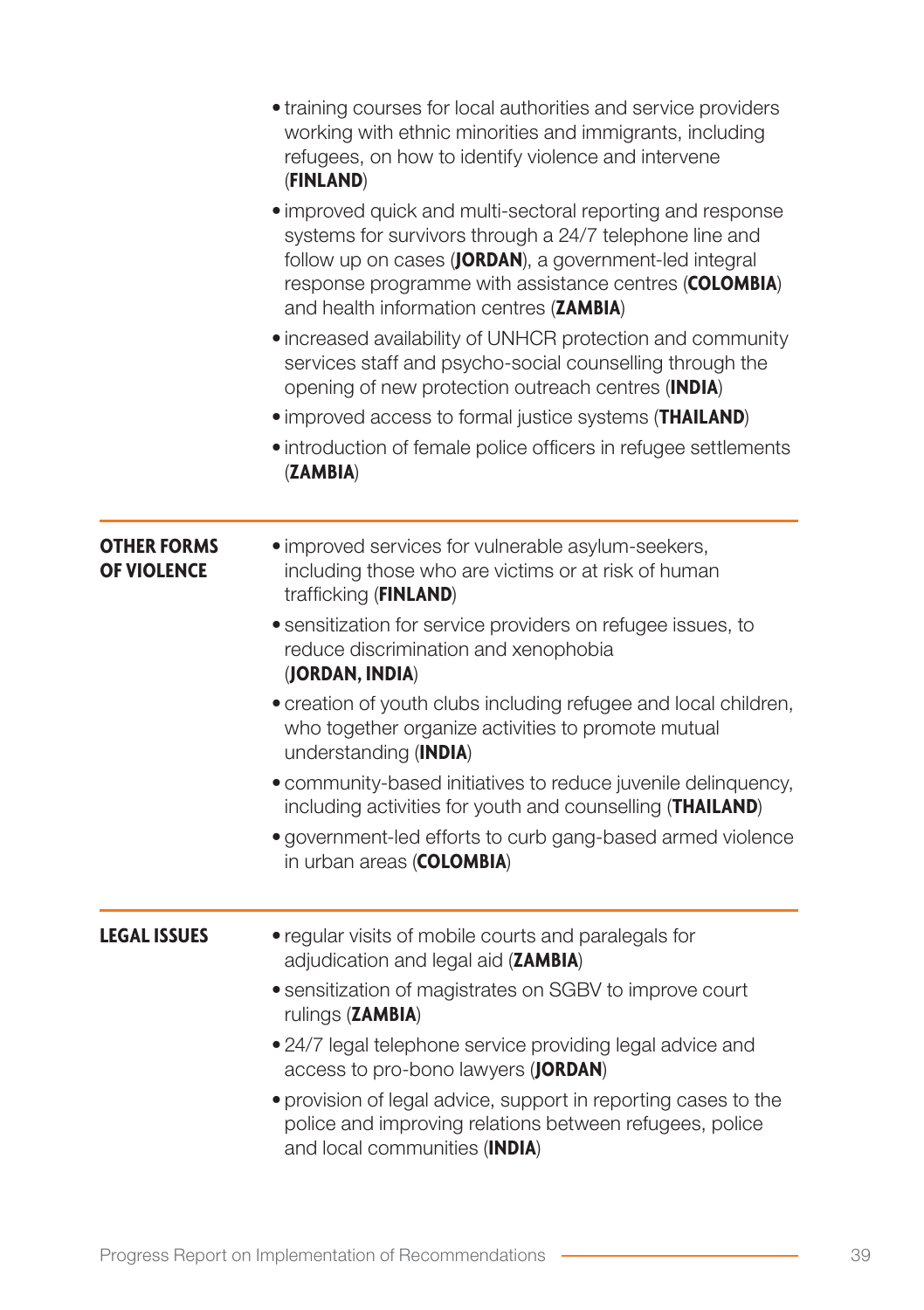|                                           | · provision of legal aid at university-based clinics and<br>improved rights of victims of conflict under the new national<br>Victims Law (COLOMBIA)                            |
|-------------------------------------------|--------------------------------------------------------------------------------------------------------------------------------------------------------------------------------|
|                                           | · local integration programmes for IDPs in Medellín, including<br>improvement of living conditions, access to rights and<br>strengthening of community institutions (COLOMBIA) |
|                                           | · UNHCR-government cooperation on exemption<br>procedures for Rwandan and Angolan refugees falling<br>under the cessation clauses (ZAMBIA)                                     |
|                                           | • promotion of participation and employment as part of a<br>newly adopted national integration programme (FINLAND)                                                             |
| <b>EDUCATION</b>                          | • teacher training, awareness-raising and individual support<br>to integrate refugee children in public schools (JORDAN,<br><b>INDIA</b> )                                     |
|                                           | • after school homework, language and remedial classes<br>(JORDAN, INDIA)                                                                                                      |
|                                           | • renovation of school buildings (ZAMBIA, UGANDA)                                                                                                                              |
|                                           | • introduction of stipends for teachers to compensate and<br>attract more qualified staff ( <b>ZAMBIA</b> )                                                                    |
|                                           | · selection of SGBV focal points in schools<br>(ZAMBIA, UGANDA)                                                                                                                |
|                                           | · construction of extra and separate latrines at schools for<br>girls and boys (UGANDA)                                                                                        |
| <b>ECONOMIC</b><br><b>SELF-RELIANCE</b>   | • mediation between refugees and employers to<br>enhance job prospects and reduce exploitation<br>(JORDAN, INDIA)                                                              |
|                                           | · business grants, skills training and other livelihoods<br>activities for vulnerable refugee women and men (INDIA)                                                            |
|                                           | · microfinance schemes for groups of refugee women or men<br>(THAILAND, ZAMBIA)                                                                                                |
|                                           | · skills training and agricultural livelihoods projects for women<br>(COLOMBIA, ZAMBIA)                                                                                        |
| <b>INDIVIDUAL</b><br><b>DOCUMENTATION</b> | · mobile registration and provision of documentation in<br>rural and urban areas (COLOMBIA)                                                                                    |
|                                           | · documentation for all refugees above 16 years old in the<br>settlements (ZAMBIA, UGANDA)                                                                                     |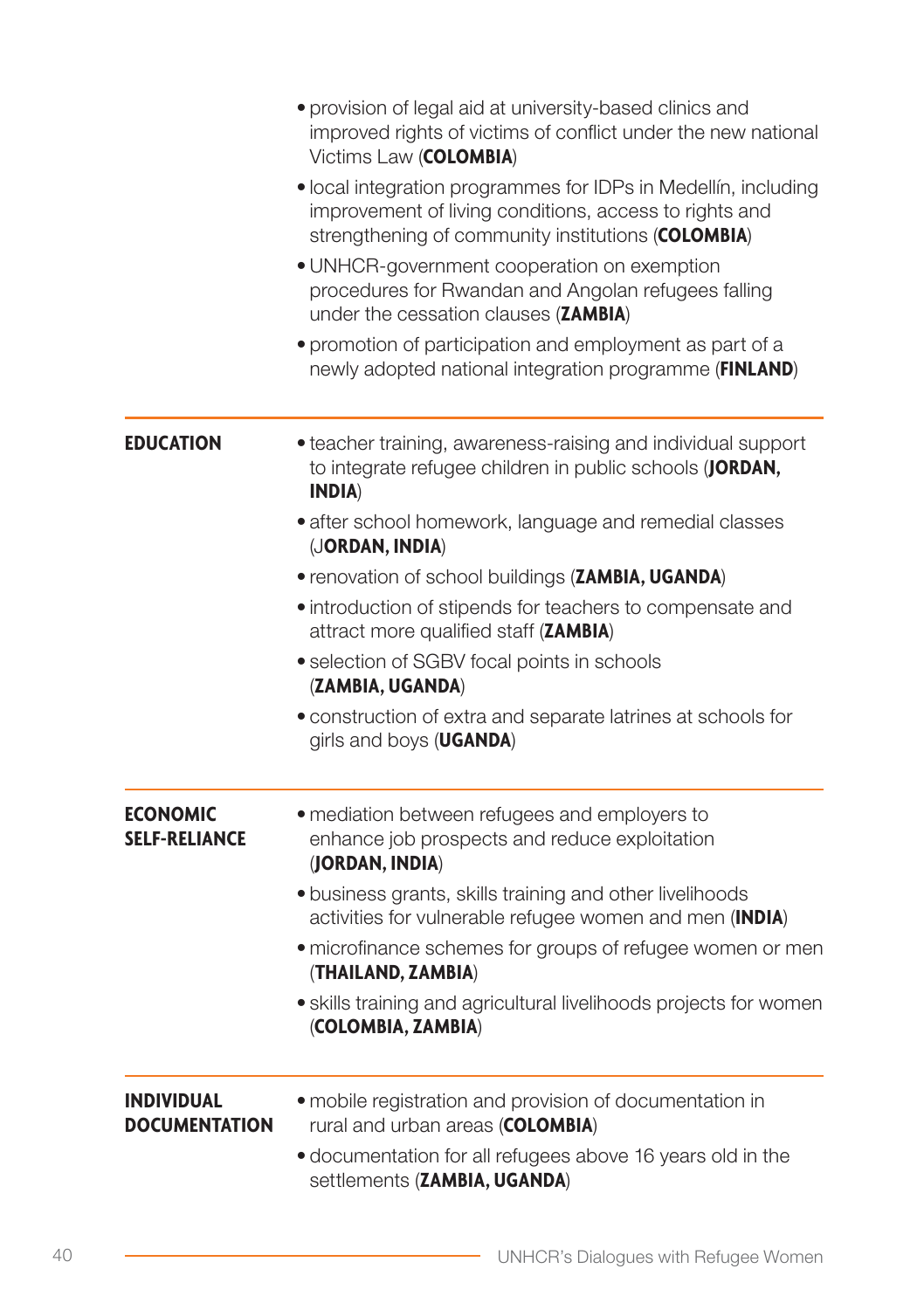- "fast track" procedure that provides access to the Provincial Admission Board (PAB) asylum mechanism for unregistered residents in the nine temporary shelters if they are immediate family members of those who were already resettled and/or of registered camp residents who are in the process of resettlement. (**THAILAND**)
- sensitization with authorities and services providers to increase recognition of asylum-seeker and refugee cards (**JORDAN, INDIA**)
- introduction of smart ID cards, replacing paper certificates (**INDIA, UGANDA**)
- quicker refugee status determination procedure (**INDIA**)
- mobile birth registration campaigns (**ZAMBIA**)

- **HEALTH** improved reproductive health care through training for traditional birth attendants and community outreach to provide information about family planning and other issues (**ZAMBIA**), and training on SGBV and reproductive health for camp-based health agencies (**THAILAND**)
	- construction of new water points to increase supply of and access to safe water (**THAILAND, UGANDA**)
	- increased availability to emergency and specialist care (**UGANDA**)
	- introduction of appointment systems for health care providers to reduce long waits and improve coordination (**JORDAN**)
	- sensitization of hospital staff on the situation of refugees and ensuring access to interpreters (**INDIA**)
	- capacity building of an association of elderly IDPs to improve advocacy for their rights (**COLOMBIA**)
	- training for reception centre staff to better understand refugee trauma and provide psycho-social support (**FINLAND**)
	- integration of an electronic health care information system within the reception system, to facilitate more effective provision of health care services to asylum-seekers (**FINLAND**)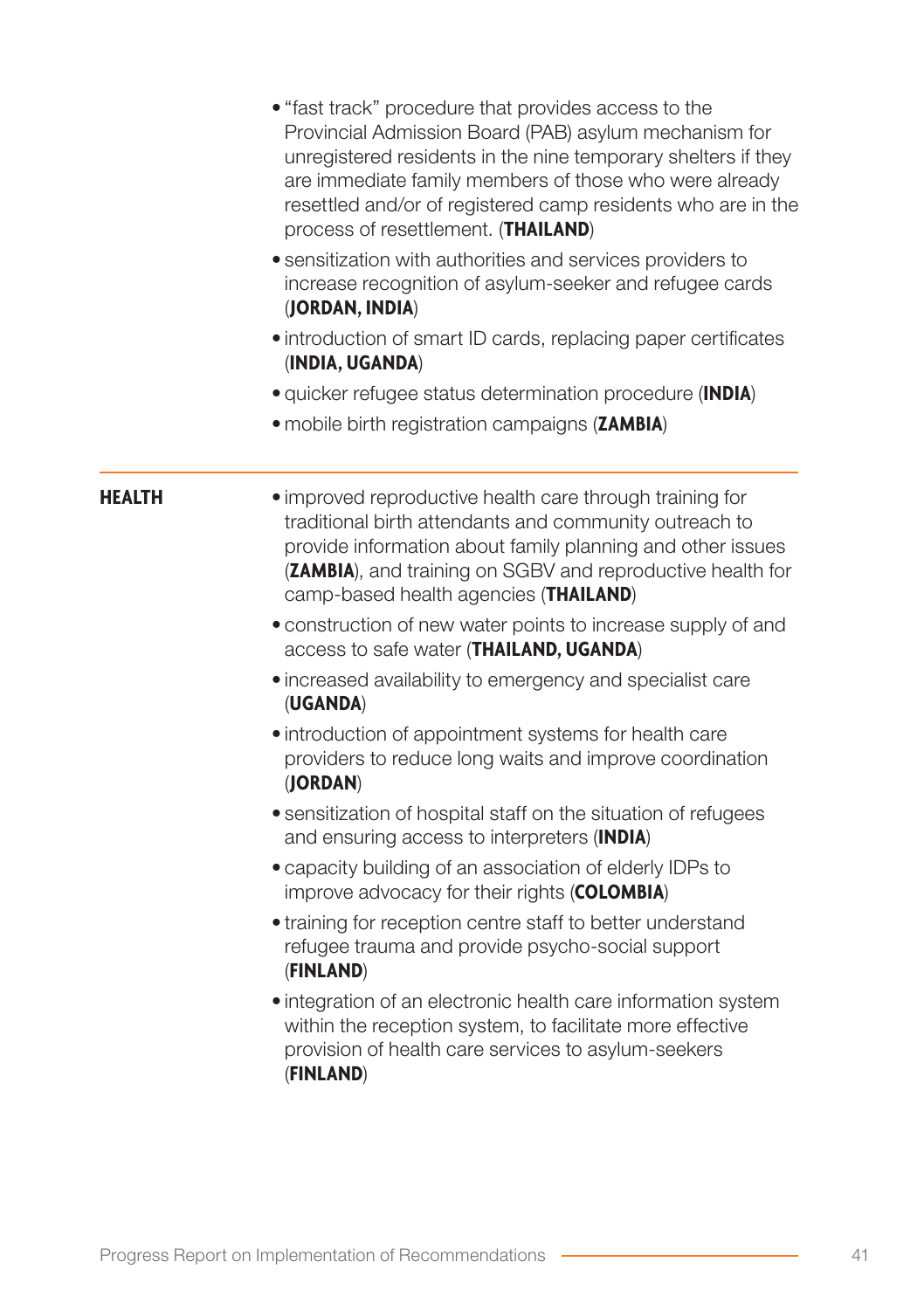| <b>SANITARY</b><br><b>MATERIALS</b> | • addition of a bucket to the sanitary materials package<br>enabling women and girls to wash materials separately and<br>hygienically (ZAMBIA)               |  |
|-------------------------------------|--------------------------------------------------------------------------------------------------------------------------------------------------------------|--|
|                                     | • inclusion of sanitary materials in assistance packages for<br>returnees ( <b>ZAMBIA</b> ) and emergency response kits for newly<br>arrived IDPs (COLOMBIA) |  |
|                                     | • expansion of distribution to include all the unregistered<br>refugee women (THAILAND)                                                                      |  |
|                                     | • changes in the distribution system to include women village<br>representatives (UGANDA)                                                                    |  |
| <b>SHELTER</b>                      | • upgrading of individual shelters by carpenters according<br>to needs assessments, in cooperation with the community<br>(THAILAND)                          |  |
|                                     | • vocational training in house construction and repair,<br>carpentry and brick laying ( <b>ZAMBIA</b> )                                                      |  |
|                                     | • special assistance for construction of shelters for persons<br>with specific needs (ZAMBIA, UGANDA)                                                        |  |
|                                     | · mediation between refugees and landlords and support<br>with police reporting in cases of exploitation (INDIA)                                             |  |
|                                     | • bringing refugees and resident welfare associations<br>together to enhance understanding, prevent and solve<br>disputes (INDIA)                            |  |
|                                     | • regular consultations with asylum-seekers in reception<br>centres on improvement of facilities (FINLAND)                                                   |  |